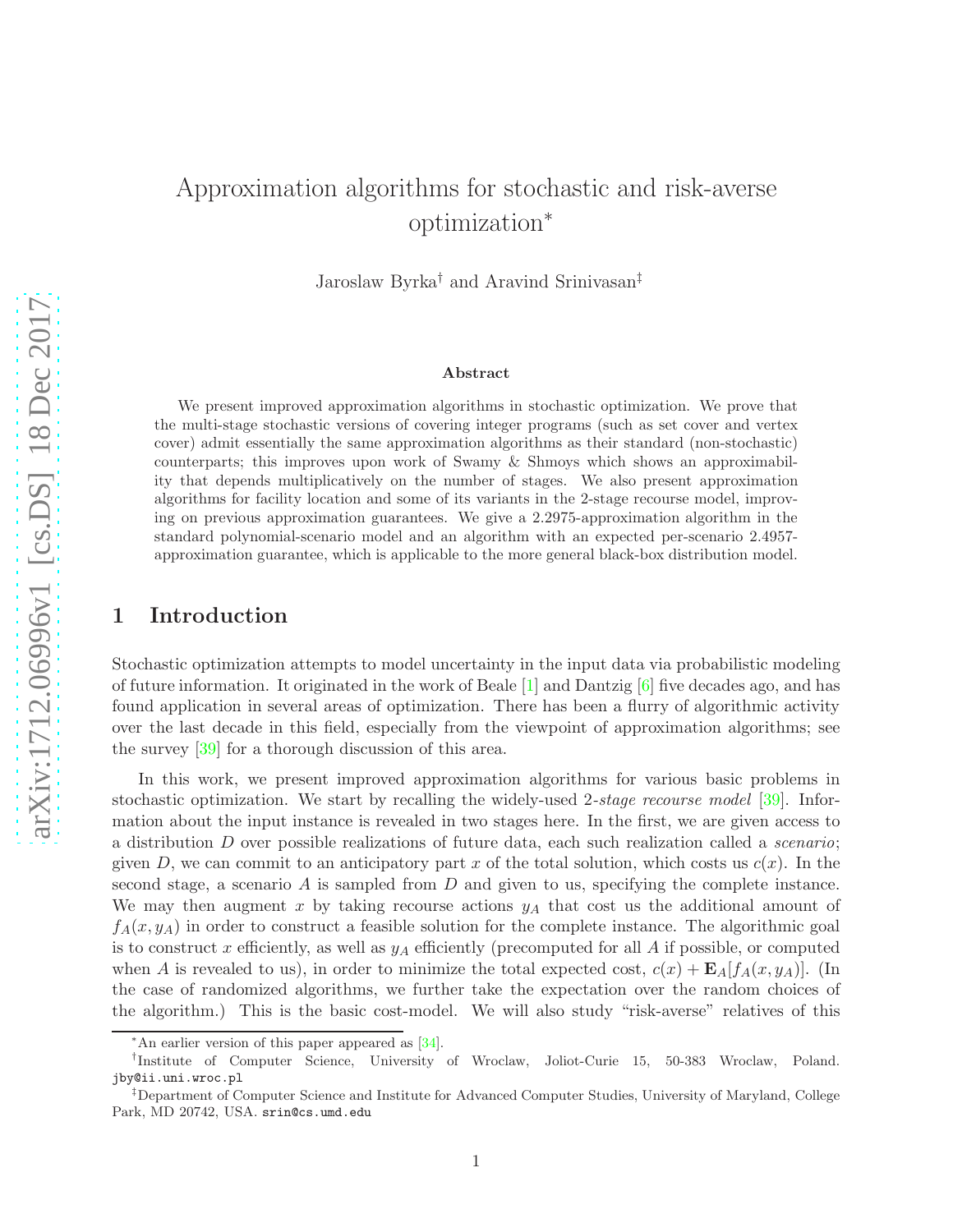expectation-minimization version. There is a natural extension of the above to  $k \geq 2$  stages; see [\[38\]](#page-20-2) for a nice motivating example for the case where  $k > 2$ , and for the precise model. We present just those details of this model that are relevant for our discussion, in Section [2.](#page-3-0)

As an example, the 2-stage version of set cover is as follows. As usual, we have a finite ground set X and a given family of subsets  $S_1, S_2, \ldots, S_m$  of X; the stochasticity comes from the fact that the actual set of elements to be covered could be a *subset* of X, about which we only have probabilistic information. As above, we can sample  $D$  to get an idea of this subset in stage I; we can also buy each  $S_i$  for some given cost  $c_j$  in stage I. Of course, the catch is that future costs are typically higher: i.e., for all j and A, the cost  $c_{A,j}$  of buying  $S_j$  under scenario A in stage II, could be much more than  $c_j$ . This reflects the increased cost of rapid-response, as opposed to the advance provisioning of any set  $S_j$ . As in set cover, a feasible solution is a collection of  $\{S_j\}_{j=1}^m$ that covers all of the finally-revealed elements  $A$ . Thus, we will choose some collection  $x$  of sets in stage I by using the distributional information about  $A$ , and then augment  $x$  by choosing further sets  $S_j$  in stage II when we know A. One basic goal is to minimize the total expected cost of the two stages.

How is D specified? As mentioned in [\[39\]](#page-20-0), there has been recent work in algorithms where the data (e.g., demands) come from a product of *independent*, explicitly-given distributions (see, e.g., the discussions in  $[22, 14, 7]$  $[22, 14, 7]$  $[22, 14, 7]$  $[22, 14, 7]$ . One major advantage here is that it can succinctly capture even exponentially many scenarios. However, just as in [\[26,](#page-19-1) [30,](#page-19-2) [12,](#page-18-3) [38,](#page-20-2) [39\]](#page-20-0), we are interested in dealing with correlations that arise in the data (e.g., correlations due to geographic proximity of clients), and hence will not deal with such *independent activation* models here. So, our general definition is where we are given access to a black-box that can generate samples according to D. Alternatively, we could be explicitly given the list of scenarios and their respective probabilities. In this case, algorithms that run in time polynomial in the other input parameters naturally require that the total number of scenarios be polynomially bounded. A natural question to ask is: can we "reduce" the former model to the latter, by taking some polynomial number of scenarios from the blackbox, and constructing an explicit list of scenarios using their empirical probabilities? Indeed, this *sample-average approximation* method is widely used in practice: see, e.g., [\[20,](#page-19-3) [40\]](#page-20-3). The work of [\[30,](#page-19-2) [4,](#page-18-4) [32\]](#page-19-4) has shown that we can essentially reduce the black-box model to the polynomial-scenario model for the case of  $k = 2$  stages, by a careful usage of sampling for the problems we study here: the error introduced by the sampling will translate to a multiplicative  $(1 + \epsilon)$  factor in the approximation guarantee, where  $\epsilon$  can be made as small as any desired inverse-polynomial of the input size. We will define the k-stage model using the details relevant to us in Section [2;](#page-3-0) in Section [3,](#page-7-0) where we only deal with  $k = 2$  stages, we will present our algorithms in the polynomial-scenario model. As it is discussed below, some of the presented algorithms are compatible with the reduction from the black-box model and hence provide more general results.

Our results are as follows. We consider the  $k$ -stage model in Section [2;](#page-3-0) all the problems and results here, as well as earlier work on these problems, is for arbitrary constants k. The *boosted sampling* approach of [\[12\]](#page-18-3) leads to approximation guarantees that are exponential for k for problems such as vertex cover (and better approximations for the k-stage Steiner tree problem). This was improved in  $\frac{38}{8}$ , leading to approximation guarantees for vertex cover, set cover, and facility location that are k times their standard (non-stochastic) threshold: for example, approximation guarantees of  $2k + \epsilon$  and  $k \ln n$  for vertex cover and set cover respectively are developed in [\[38\]](#page-20-2). Removing this dependence on k is mentioned as an open problem in  $[39]$ . We resolve this by developing simple randomized approximation algorithms that yield, for the family of covering integer programs, essentially the same approximation algorithms as for their non-stochastic counterparts. In particular, we get guarantees of  $2 + \epsilon$  and  $(1 + o(1)) \ln n$  respectively, for vertex cover and set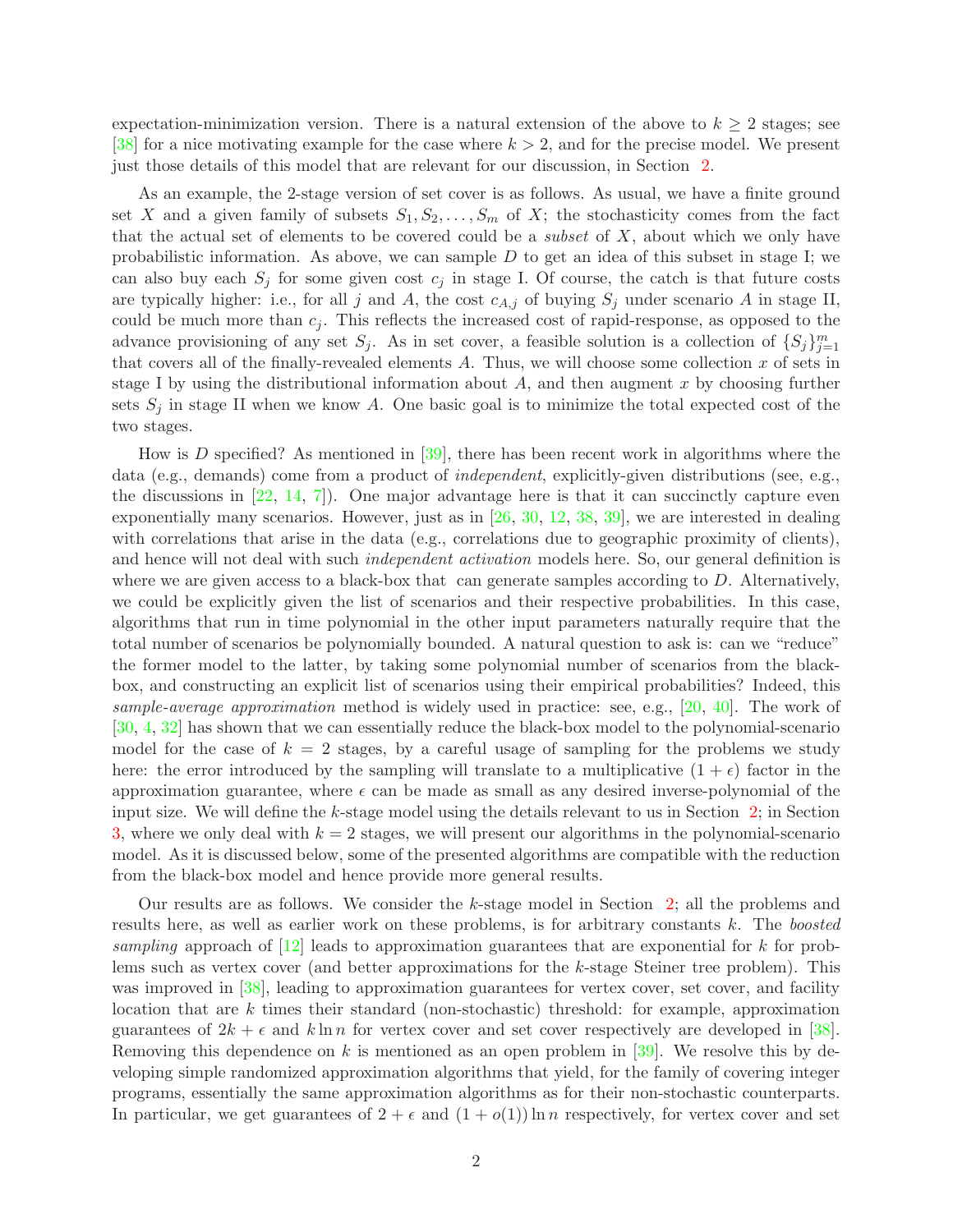cover. Except for a somewhat non-standard version of vertex cover studied in  $[26]$ , these are improvements even for the case of  $k = 2$ . Chaitanya Swamy (personal communication, June 2006) has informed us that Kamesh Munagala has independently obtained the result for k-stage vertex cover.

Our next object of study is the classical facility location problem. Recall that in the standard (non-stochastic) version of the facility location problem, we are given a set of clients  $\mathcal D$  and a set of facilities F. The distance from client j to facility i is  $c_{ij}$ , and these values form a metric. Given a cost  $f_i$  for opening each facility i, we want to open some of the facilities, so that the sum of the opening costs and the distances traveled by each client to its closest open facility, is minimized. (As usual, all results and approximations translate without any loss to the case where each client  $i$  has a demand  $d_i \geq 0$  indicating the number of customers at i, so we just discuss the case  $d_i \in \{0,1\}$  here.) Starting with [\[31\]](#page-19-5), there has been a steady stream of constant-factor approximation algorithms for the problem, drawing from and contributing to techniques in LP rounding, primal-dual methods, local search, greedy algorithms etc. The current-best lower and upper bounds on the problem's approximability are  $1.46...$  [\[11\]](#page-18-5) and  $1.488$  [\[18\]](#page-19-6). The stochastic version of the facility location problem has also received a good deal of attention in the case of  $k = 2$  stages [\[26,](#page-19-1) [36,](#page-20-4) [30\]](#page-19-2). Here, each facility *i* can be opened at cost  $f_i^I$  in stage I, and at a cost  $f_i^A$  when a scenario A materializes in stage II; each scenario A is simply a subset of  $D$ , indicating the actual set of clients that need to be served under this scenario. The goal is to open some facilities in stage I and then some in stage II; we develop improved approximation algorithms in two settings here, as discussed next.

Our first setting is the basic one of minimizing the total expected cost, just as for covering problems. That is, we aim to minimize the expected "client-connection costs + facility-opening cost", where the expectation is both over the random emergence of scenarios, and the internal random choices of our algorithm. We first propose a 2.369-approximation in Section [3.2,](#page-8-0) improving upon the current best value of 2.976 implied by [\[18,](#page-19-6) [30,](#page-19-2) [39\]](#page-20-0). Our approach here crucially exploits an asymmetry in the facility-location algorithms of [\[15,](#page-18-6) [16\]](#page-18-7). Next, in Section [3.3,](#page-10-0) we give an LProunding algorithm that delivers solutions which expected cost may be bounded by  $1.2707 \cdot C^*$  + 2.4061  $\cdot$  F<sup>\*</sup>, where  $C^*$  and  $F^*$  are, respectively, the connection and the facility opening costs of the initial fractional solution. Finally, in Section [3.4,](#page-13-0) we combine our two algorithms for stochastic facility location to obtain an even better approximation guarantee. Namely, we prove that the better of the two solutions is expected to have cost at most 2.2975 times the cost of the optimal fractional solution.

Our second setting involves an additional ingredient of "risk-aversion", various facets of which have been studied in works including [\[13,](#page-18-8) [8,](#page-18-9) [32\]](#page-19-4). The motivation here is that a user may be riskaverse, and may not want to end up paying much if (what was perceived to be) a low-probability or low-cost scenario emerges: overall expectation-minimization alone may not suffice. Therefore, as in [\[13\]](#page-18-8), we aim for "local" algorithms: those where for each scenario A, its expected final (rounded) cost is at most some guaranteed (constant) factor times its fractional counterpart  $Val_A$ . Such a result is very useful since it allows the inclusion of budgets to the various scenarios, and to either prove that these are infeasible, or to come within a constant factor of each particular budget in expectation [\[13\]](#page-18-8).

In Section [3.5](#page-13-1) we give a new randomized rounding algorithm and prove that it returns a solution with expected cost in scenario A is at most 2.4957 times its fractional counterpart  $Val_A =$  $\sum_{i\in\mathcal{F}}(f_i^I y_i^* + f_i^A y_{A,i}^*) + \sum_{j\in A}\sum_{i\in\mathcal{F}}c_{ij}x_{A,ij}^*$ , improving on the 3.225 · Val<sub>A</sub> bound of [\[36\]](#page-20-4) and the  $3.095 \cdot Val_A$  bound form an earlier version of this paper [\[34\]](#page-20-1). The algorithm is analized with respect to the fractional solution to the LP relaxation and the analysis only uses a comparison with cost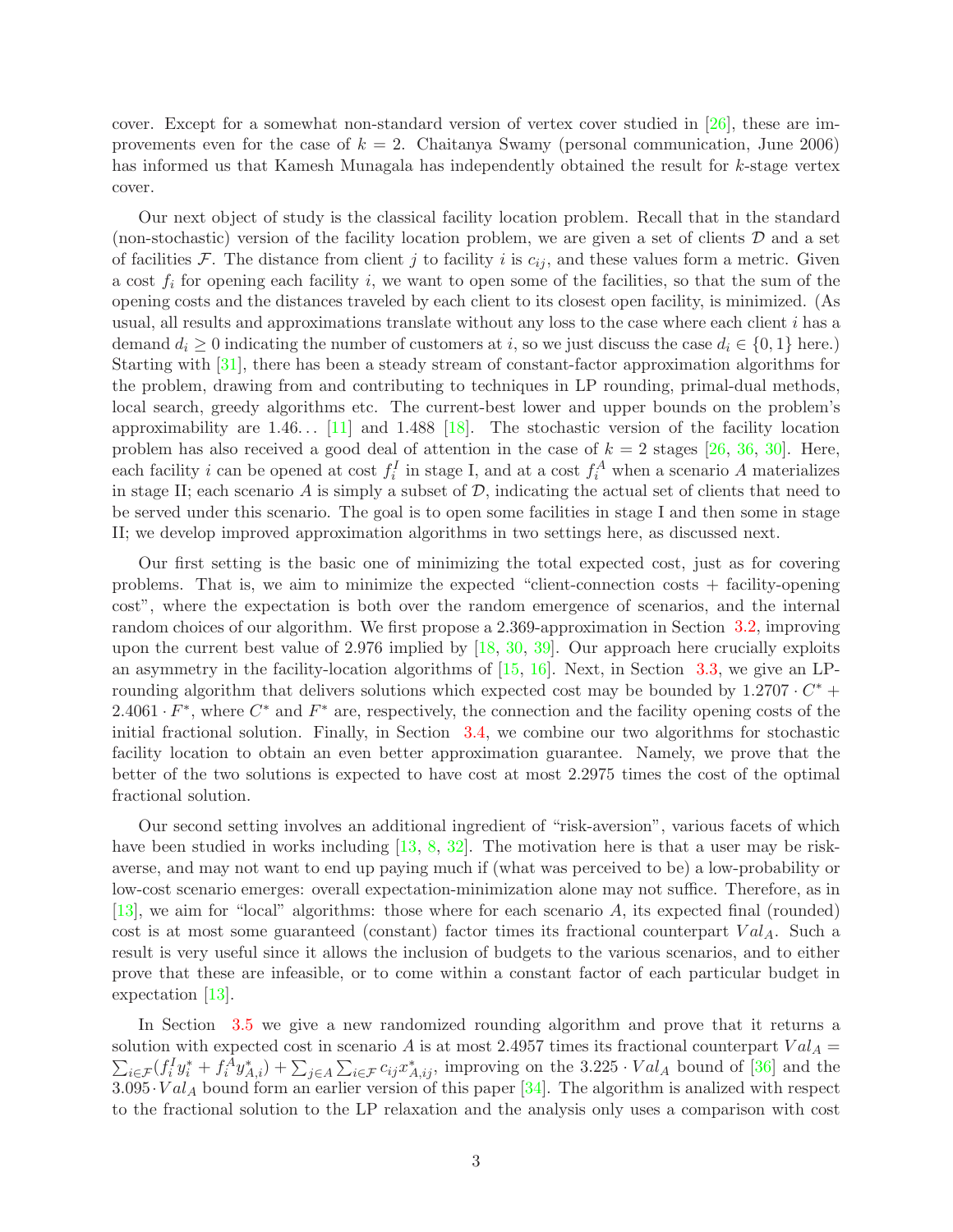of parts of the primal solution, which makes the algorithm compatible with the reduction from the black-box model to the polynomial scenario model. Note, however, that the above mentioned budget constraints may only be inserted for explicitly speciffied scenarios. In fact it was shown in [\[37\]](#page-20-5) that obtaining budgeted risk-averse solutions in the black-box modes is not possible.

Finally, in Section [3.6](#page-16-0) we briefly discuss an even more risk-averse setting, namely one with deterministic per-scenario guarantee. We note that the the algorithm form Section [3.5](#page-13-1) actually also provides deterministic per-scenario upper bounds on the connection cost.

Thus, we present improved approximation algorithms in stochastic optimization, both for two stages and multiple stages, based on LP-rounding.

### <span id="page-3-0"></span>2 Multi-stage covering problems

We show that general stochastic  $k$ -stage covering integer programs (those with all coefficients being non-negative, and with the variables  $x_j$  allowed to be arbitrary non-negative integers) admit essentially the same approximation ratios as their usual (non-stochastic) counterparts. The model is that we can "buy" each  $x_j$  in k stages: the final value of  $x_j$  is the sum of all values bought for it. We also show that k-stage vertex cover can be approximated to within  $2 + \epsilon$ ; similarly,  $k$ -stage set cover with each element of the universe contained in at most  $b$  of the given sets, can be approximated to within  $b + \epsilon$ .

Model: The general model for k-stage stochastic optimization is that we have stochastic information about the world in the form of a  $k$ -level tree with leaves containing complete information about the instance. The revelation of the data to the algorithm corresponds to traversing this tree from the root node toward the leaves. This traversal is a stochastic process that is specified by a probability distritution (for the choice of child to move to) defined for every internal node of the tree. The algorithm makes irrevocable decisions along this path traversal.

Since we consider only a constant number of stages  $k$ , the polynomial-scenario estimation of a distribution accessable via a blackbox is also possible: only that the degree of the polynomial depends linearly on k. Given the results of  $[38]$ , solving a k-stage covering integer program (CIP) reduces to solving polynomial-sized tree-scenario problems (for constant  $k$ ). In the following we will present algorithms assuming that the scenario tree is given as an input.

Given a scenario tree with transition probabilities for edges, we can solve a natural LP-relaxation of the studied covering problem that has variables for decisions at each node of the tree. We study algorithms that have access to the fractional solution and produce an integral solution for the scenario that materializes. The quality of the produced integral solution is analyzed with respect to the fractional solution in this particular scenario. We obtain that for any specific scenario from the input scenario tree the obtained integral solution is feasible with high probability, moreover the expected cost of the integral solution is bounded with respect to the cost of the fractional solution in this particular scenario.

We note that our approach relies on randomization, which is in contrast to the deterministic algorithms proposed, e.g, in [\[38\]](#page-20-2). Notably, the fractional solution we round may itself be expensive for some scenarios that occur with low probability, and hence our solution for such scenarios may be expensive in comparison to a best possible solution for this very scenario. What we obtain is strong bounds on the expected cost, when the expectation is with respect to two types of randomness: the randomness of scenario arrival and the randomness of the algorithm.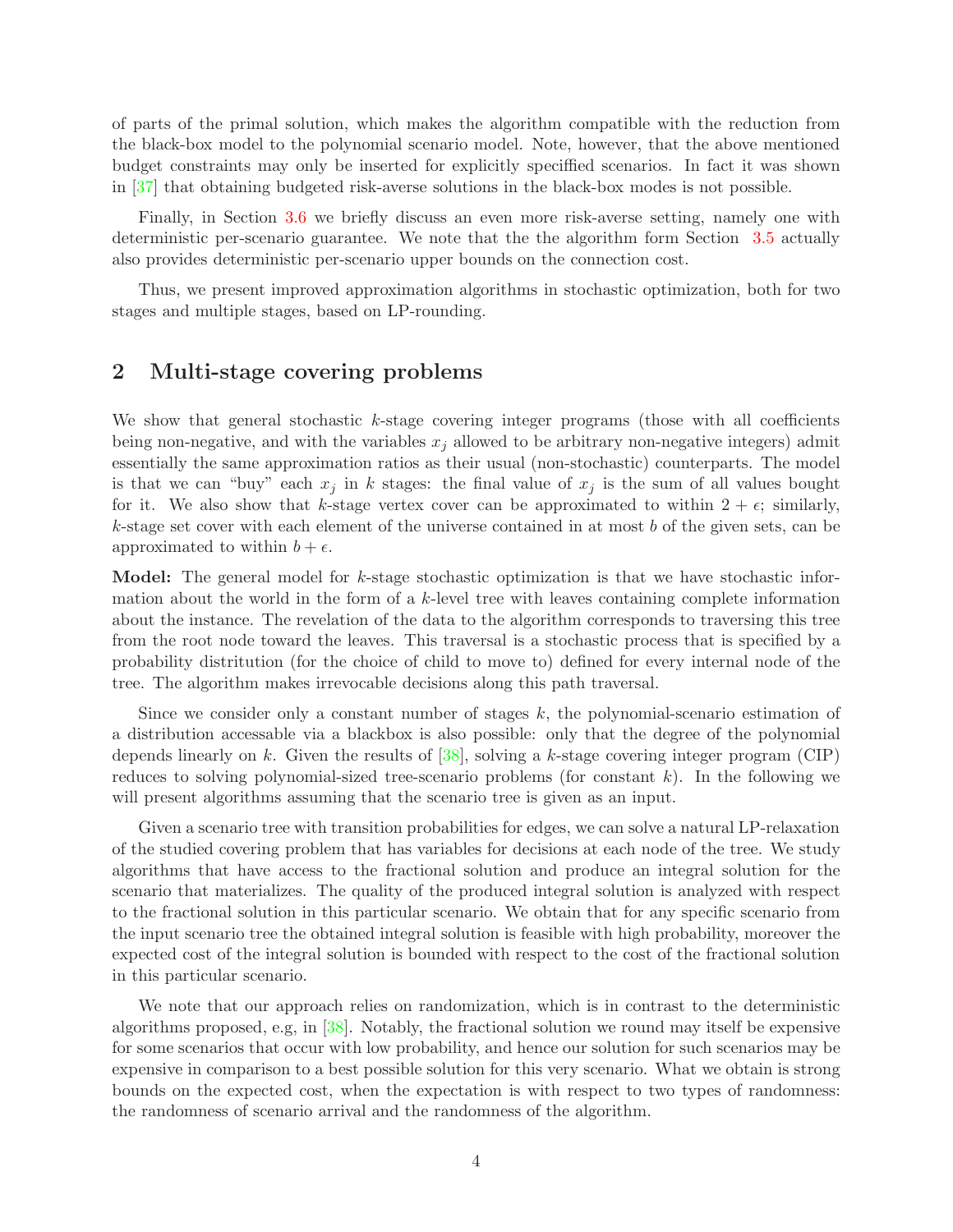Unlike with the expected cost, the bound on the probability of the correctness of the solution is independent from the fractional solution. For every scenario the fractional solution must be feasible for the scenario specific constraints, which allows us to prove that in any single scenario the probability of failure is low. Nevertheless, this again is not a standard bound on the probability over the randomness of the algorithm that all scenarios are satisfied, which would perhaps allow for a derandomization of the algorithm. The algorithms presented in this paper have substantially improved approximation ratios, but this is at the cost of the solutions being inherently randomized.

In order to simplify the presentation, we restrict our attention to algorithms that only use the part of the fractional solution corresponding to the already-visited nodes of the tree (on the path from the root ot the current node). Such an algorithm can be seen as an *online* algorithm that reacts to the piece of information revealed to the algorithm at the current node.

We can thus model a k-stage stochastic covering integer program (CIP) for our purposes as follows. There is a *hidden* covering problem "minimize  $c^T \cdot x$  subject to  $Ax \geq b$  and all variables in  $x$  being non-negative integers". For notational convenience for the set-cover problem, we let  $n$ be the number of rows of A; also, the variables in x are indexed as  $x_{j,\ell}$ , where  $1 \leq j \leq m$  and  $1 \leq \ell \leq k$ . This program, as well as a feasible *fractional* solution  $x^*$  for it, are revealed to us in k stages as follows. In each stage  $\ell$   $(1 \leq \ell \leq k)$ , we are given the  $\ell$ th-stage fractional values  ${x_{j,\ell}^* : 1 \leq j \leq m}$  of the variables, along with their columns in the coefficient matrix A, and their coefficient in the objective function c. Given some values like this, we need to round them right away at stage ℓ using randomization if necessary, *irrevocably*. The goal is to develop such a rounded vector  $\{y_{j,\ell}: 1 \leq j \leq m, 1 \leq \ell \leq k\}$  that satisfies the constraints  $Ay \geq b$ , and whose (expected) approximation ratio  $c^T \cdot y/c^T \cdot x^*$  is small. Our results here are summarized as follows:

<span id="page-4-0"></span>Theorem 2.1 *We obtain randomized* λ*-approximation algorithms for* k*-stage stochastic CIPs for arbitrary fixed* k*, with values of* λ *as follows. (The running time is polynomial for any fixed* k*, and* λ *is independent of* k*.) (i) For general CIPs, with the linear system scaled so that all entries of the matrix A lie in* [0, 1] *and*  $B = \min_{i:b_i \geq 1} b_i$ , we have  $\lambda = 1 + O(\max\{(\ln n)/B, \sqrt{(\ln n)/B}\})$ *. (ii) For set cover with element-degree (maximum number of given sets containing any element of the ground set)* at most b, we have  $\lambda = b + \epsilon$ , where  $\epsilon$  can be  $N^{-C}$  with N being the input-size and  $C > 0$  *being any constant. (For instance, b = 2 for vertex cover, where an edge can be covered only by its two end-points.)*

The "+ $\epsilon$ " term appears in part (ii) since the fractional solution obtained by [\[38\]](#page-20-2) is an  $(1 + \epsilon)$ – approximation to the actual LP. We do not mention this term in part (i), by absorbing it into the big-Oh notation. The two parts of this theorem are proved next.

### 2.1 A simple scheme for general CIPs

We use our  $k$ -stage model to prove Theorem [2.1\(](#page-4-0)i). We show that a simple randomized rounding approach along the lines of [\[25\]](#page-19-7) works here: for a suitable  $\lambda \geq 1$  and independently for all  $(j, \ell)$ , set  $x'_{j,\ell} = \lambda \cdot x^*_{j,\ell}$ , and define the rounded value  $y_{j,\ell}$  to be  $\lceil x'_{j,\ell} \rceil$  with probability  $x'_{j,\ell} - \lfloor x'_{j,\ell} \rfloor$ , and to be  $\lfloor x'_{j,\ell} \rfloor$  with the complementary probability of  $1 - (x'_{j,\ell} - \lfloor x'_{j,\ell} \rfloor)$ . Note that  $\mathbf{E}[y_{j,\ell}] = x'_{j,\ell}$ . We will now show that for a suitable, "not very large" choice of  $\lambda$ , with high probability, all constraints will be satisfied and  $c^T \cdot y$  is about  $\lambda \cdot (c^T \cdot x^*)$ .

The proof is standard, and we will illustrate it for set cover. Note that in this case, a set of at most n elements need to be covered in the end. Set  $\lambda = \ln n + \psi(n)$  for any arbitrarily slowly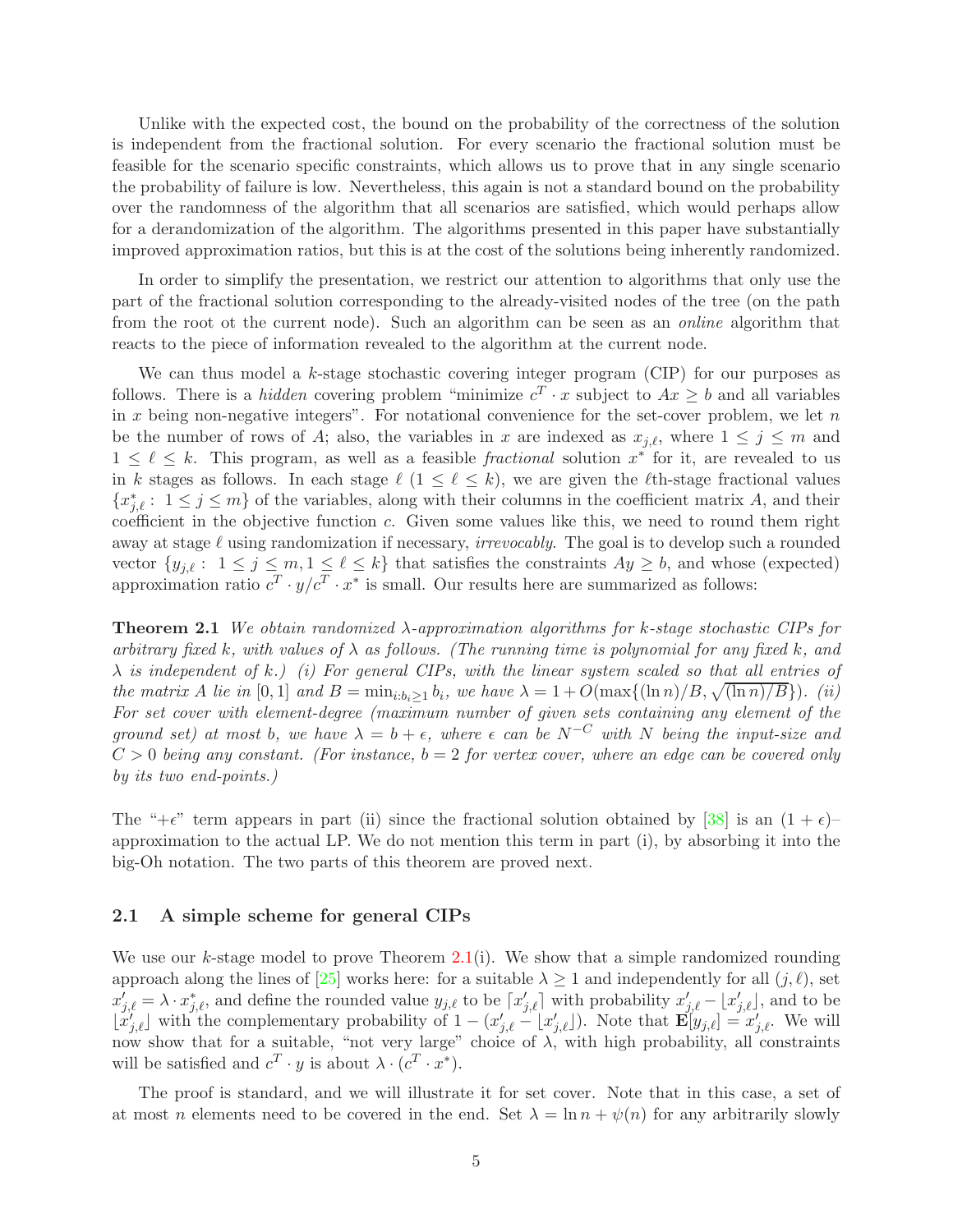growing function  $\psi(n)$  of n such that  $\lim_{n\to\infty}\psi(n) = \infty$ ; run the randomized rounding scheme described in the previous paragraph. Consider any finally revealed element i, and let  $E_i$  be the event that our rounding leaves this element uncovered. Let  $A_i$  be the family of sets in the given set-cover instance that contain *i*; note that the fractional solution satisfies  $\sum_{j\in A_i,\ell} x^*_{j,\ell} \geq 1$ . Now, if  $x'_{j,\ell} \geq 1$  for some pair  $(j \in A_i, \ell)$ , then  $y_{j,\ell} \geq 1$ , and so, i is guaranteed to be covered. Otherwise,

$$
\Pr[E_i] = \prod_{j \in A_i, \ell} \Pr[y_{j,\ell} = 0] = \prod_{j \in A_i, \ell} (1 - x'_{j,\ell}) \le \exp(-\sum_{j \in A_i, \ell} \lambda \cdot x^*_{j,\ell}) \le \exp(-\lambda) = \exp(-\psi(n))/n = o(1/n).
$$

Thus, applying a union bound over the (at most n) finally-revealed elements i, we see that  $Pr[\Lambda_i E_i] = 1 - o(1)$ . So,

$$
\mathbf{E}[c^T \cdot y \mid \bigwedge_i \overline{E_i}] \le \frac{\mathbf{E}[c^T \cdot y]}{\Pr[\bigwedge_i \overline{E_i}]} = \frac{\lambda \cdot (c^T \cdot x^*)}{\Pr[\bigwedge_i \overline{E_i}]} = \frac{\lambda \cdot (c^T \cdot x^*)}{1 - o(1)} = (1 + o(1)) \cdot \lambda \cdot (c^T \cdot x^*);
$$

i.e., we get an  $(1+o(1)) \cdot \ln n$ -approximation. Alternatively, since  $c^T \cdot y$  is a sum of independent random variables, we can show that it is not much more than its mean,  $\lambda \cdot (c^T \cdot x^*)$ , with high probability.

The analysis for general CIPs is similar; we observe that for any row  $i$  of the constraint system,  $\mathbf{E}[(Ay)_i] = \lambda b_i$ , use a Chernoff lower-tail bound to show that the "bad" event  $E_i$  that  $(Ay)_i < b_i$ happens with probability noticeably smaller than  $1/n$ , and apply a union bound over all n. Choosing  $\lambda$  as in Theorem [2.1\(](#page-4-0)i) suffices for such an analysis; see, e.g., [\[23\]](#page-19-8).

#### 2.2 Vertex cover, and set cover with small degree

We now use a type of dependent rounding to prove Theorem [2.1\(](#page-4-0)ii). We present the case of vertex cover  $(b = 2)$ , and then note the small modification needed for the case of general b. Note that our model becomes the following for (weighted) vertex cover. There is a hidden undirected graph  $G = (V, E)$ . The following happens for each vertex  $v \in V$ . We are revealed k fractional values  $x_{v,1}^*, x_{v,2}^*, \ldots, x_{v,k}^*$  for v one-by-one, along with the corresponding weights for v (in the objective function),  $c_{v,1}, c_{v,2}, \ldots, c_{v,k}$ . We aim for a rounding  $\{y_{v,\ell}\}\$  that covers all edges in E, whose objective-function value  $\sum_{\ell,v} c_{v,\ell} y_{v,\ell}$  is at most twice its fractional counterpart,  $\sum_{\ell,v} c_{v,\ell} x_{v,\ell}^*$ . Note that the fractional solution satisfies

<span id="page-5-0"></span>
$$
\forall (u, v) \in E, \ (\sum_{\ell=1}^{k} x_{u,\ell}^*) + (\sum_{\ell=1}^{k} x_{v,\ell}^*) \ge 1. \tag{1}
$$

Now, given a sequence  $z = (z_1, z_2, \ldots, z_k)$  of values that lie in [0, 1] and arrive *online*, suppose we can define an efficient randomized procedure  $R$ , which has the following properties:

- (P1) as soon as R gets a value  $z_i$ , it rounds it to some  $Z_i \in \{0,1\}$  (R may use the knowledge of the values  $\{z_j, Z_j : j < i\}$  in this process);
- (P2)  $\mathbf{E}[Z_i] \leq z_i$ ; and
- (P3) if  $\sum_i z_i \geq 1$ , then at least one  $Z_i$  is one with probability one.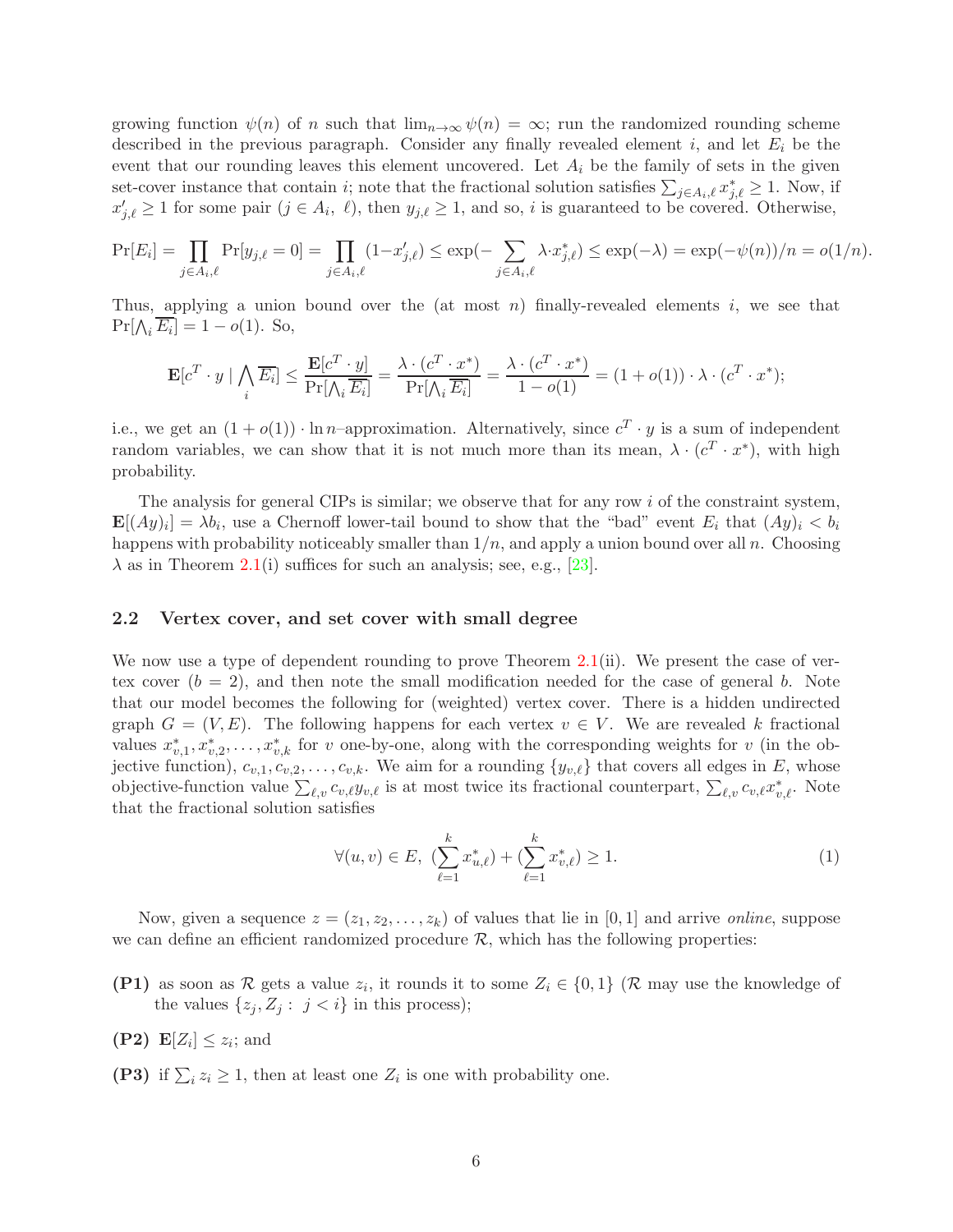Then, we can simply apply procedure R independently for each vertex v, to the vector  $z(v)$  of *scaled* values  $(\min\{2 \cdot x_{v,1}^*, 1\}, \min\{2 \cdot x_{v,2}^*, 1\}, \ldots, \min\{2 \cdot x_{v,k}^*, 1\})$ . Property (P2) shows that the expected value of the final solution is at most  $2 \cdot \sum_{\ell,v} c_{v,\ell} x_{v,\ell}^*$ ; also, since [\(1\)](#page-5-0) shows that for any edge  $(u, v)$ , at least one of the two sums  $2 \cdot \sum_{\ell} x_{u,\ell}^*$  and  $2 \cdot \sum_{\ell} x_{v,\ell}^*$  is at least 1, property (P3) guarantees that each edge  $(u, v)$  is covered with probability one. So, the only task is to define function  $\mathcal{R}$ .

For a sequence  $z = (z_1, z_2, \ldots, z_k)$  arriving online, R proceeds as follows. Given  $z_1$ , it rounds  $z_1$  to  $Z_1 = 1$  with probability  $z_1$ , and to  $Z_1 = 0$  with probability  $1 - z_1$ . Next, given  $z_i$  for  $i > 1$ : **Case I:**  $Z_j = 1$  for some  $j < i$ . In this case, just set  $Z_i$  to 0.

**Case II(a):**  $Z_j = 0$  for all  $j < i$ , and  $\sum_{\ell=1}^{i} z_{\ell} \geq 1$ . In this case, just set  $Z_i$  to 1.

**Case II(b):**  $Z_j = 0$  for all  $j < i$ , and  $\sum_{\ell=1}^i z_{\ell} < 1$ . In this case, set  $Z_i = 1$  with probability  $\frac{z_i}{z_{\ell}} = 0$  and set  $Z_i = 0$  with the complementary probability  $\frac{z_i}{1-\sum_{j=1}^{i-1}z_j}$ , and set  $Z_i=0$  with the complementary probability.

It is clear that property  $(P1)$  of  $R$  holds. Let us next prove property  $(P3)$ . Assume that for some  $t, \sum_{i=1}^{t} z_i \ge 1$  and  $\sum_{i=1}^{t-1} z_i < 1$ . It suffices to prove that  $\Pr[\exists i \le t : Z_i = 1] = 1$ . We have

$$
\Pr[\exists i \le t : Z_i = 1] = \Pr[\exists i < t : Z_i = 1] + \Pr[\exists i < t : Z_i = 1] \cdot \Pr[(Z_t = 1) \mid (Z_1 = Z_2 = \cdots Z_{t-1} = 0)]
$$
\n
$$
\ge \Pr[(Z_t = 1) \mid (Z_1 = Z_2 = \cdots Z_{t-1} = 0)]
$$
\n
$$
= 1,
$$

from case  $II(a)$ . This proves property  $(P3)$ .

We next consider property  $(P2)$ , which is immediate for  $i = 1$ . If there is some t such that  $\sum_{i=1}^{t} z_i \geq 1$ , take t to be the smallest such index; if there is no such t, define  $t = k$ . The required bound of (P2),  $\mathbf{E}[Z_i] \leq z_i$ , clearly holds for all  $i > t$ , since by (P3) and Case I, we have  $\mathbf{E}[Z_i] = 0$ for all such i. So suppose  $i \leq t$ . Note from case II(a) that

$$
\forall j < t, \ \Pr[(Z_j = 1) \mid (Z_1 = Z_2 = \cdots Z_{j-1} = 0)] = \frac{z_j}{1 - (z_1 + z_2 + \cdots + z_{j-1})}
$$

.

Note from Case I that no two  $Z_i$  can both be 1. Thus, for  $1 < i \leq t$ ,

<span id="page-6-0"></span>
$$
\Pr[Z_i = 1] = \Pr[(Z_1 = Z_2 = \cdots Z_{i-1} = 0) \land (Z_i = 1)]
$$
  
\n
$$
= \Pr[Z_1 = Z_2 = \cdots Z_{i-1} = 0] \cdot \Pr[(Z_i = 1) | (Z_1 = Z_2 = \cdots Z_{i-1} = 0)]
$$
  
\n
$$
= \left(\prod_{j=1}^{i-1} (1 - \frac{z_j}{1 - (z_1 + z_2 + \cdots + z_{j-1})})\right) \cdot \Pr[(Z_i = 1) | (Z_1 = Z_2 = \cdots Z_{i-1} = 0)]
$$
  
\n
$$
= (1 - (z_1 + z_2 + \cdots + z_{i-1})) \cdot \Pr[(Z_i = 1) | (Z_1 = Z_2 = \cdots Z_{i-1} = 0)].
$$
 (2)

From Cases II(a) and II(b),  $Pr[(Z_i = 1) | (Z_1 = Z_2 = \cdots Z_{i-1} = 0)]$  is 1 if  $i = t$  and  $z_1 + z_2 + \cdots + z_t \ge$ 1, and is  $\frac{z_i}{1-(z_1+z_2+\cdots+z_{i-1})}$  otherwise; in either case, we can verify from [\(2\)](#page-6-0) that  $Pr[Z_i = 1] \leq z_i$ , proving (P2).

Similarly, for  $k$ -stage set cover with each element of the universe contained in at most  $b$  of the given sets, we construct  $z'(v) = (\min\{b \cdot x_{v,1}^*, 1\}, \min\{b \cdot x_{v,2}^*, 1\}, \ldots, \min\{b \cdot x_{v,k}^*, 1\})$  and apply R. By the same analysis as above, all elements are covered with probability 1, and the expected objective function value is at most  $b \cdot \sum_{\ell,v} c_{v,\ell} x_{v,\ell}^*$ .

**Tail bounds:** It is also easy to show using  $[24]$  that in addition to its expectation being at most b times the fractional value,  $c^T \cdot y$  has a Chernoff-type upper bound on deviations above its mean.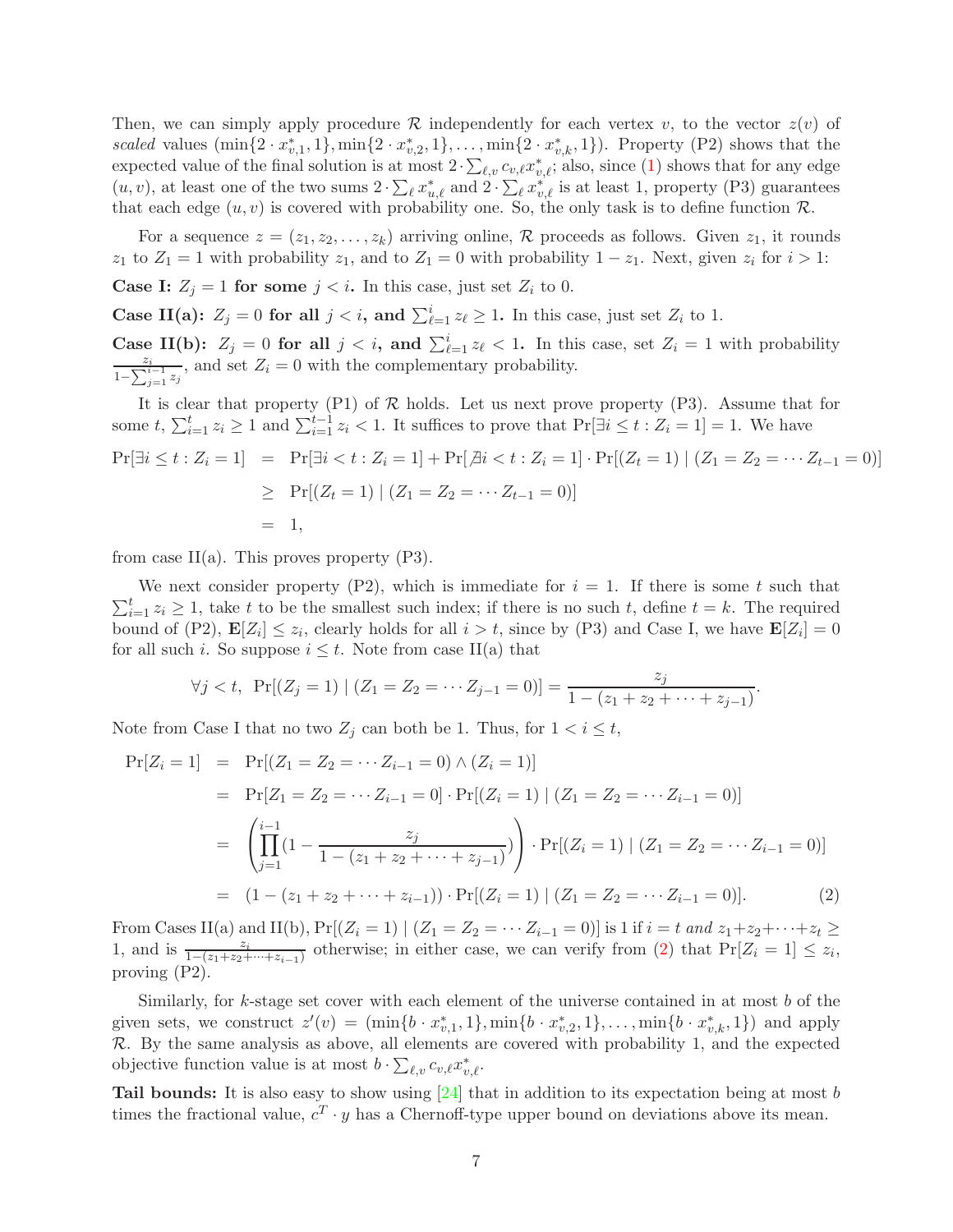# <span id="page-7-0"></span>3 Facility Location Problems

We consider three variants of facility location in this section (i.e., the *standard*, the *expected perscenario guarantee*, and the *strict per-scenario guarantee* models, see Section [1](#page-0-0) for definitions). We start with a randomized primal-dual 2.369-approximation algorithm in Section [3.2.](#page-8-0) Then, in Section [3.3](#page-10-0) we give an LP-rounding algorithm (based on a dual bound on maximal connection cost) with a *bifactor approximation guarantee* (2.4061, 1.2707), i.e., one that delivers solutions with cost at most 1.2707 times the fractional connection cost plus 2.4061 times the fractional facility opening cost. This algorithm is trivially a 2.4061-approximation algorithm. Next, in Section [3.5,](#page-13-1) we give a purely primal LP-rounding algorithm which has a 2.4975-approximation guarantee in the *expected per-scenario* sense.

In Section [3.4](#page-13-0) we further exploit the asymmetry of the analysis of the first LP-rounding algorithm and combine it with the algorithm from Section [3.2.](#page-8-0) As a result we obtain an improved approximation guarantee of 2.2975 for the standard setting of 2-stage stochastic uncapacitated facility location, where the goal is to optimize the expected total cost (across scenarios).

The second LP-rounding algorithm not only has the advantage of providing solutions where the expected cost in each scenario is bounded: it also can be applied in the black-box model. Finally, in Section [3.6](#page-16-0) we note that one can obtain an algorithm that deterministically obeys certain *a priori* per-scenario budget constraints by splitting a single two-stage instance into two single stage instances.

We will consider just the case of  $0 - 1$  demands. As usual, our algorithms directly generalize to the case of arbitrary demands with no loss in approximation guarantee.

#### 3.1 General setting

Let the set of facilities be  $\mathcal{F}$ , and the set of all possible clients be  $\mathcal{D}$ . From the results of [\[30,](#page-19-2) [4,](#page-18-4) [38,](#page-20-2) [32\]](#page-19-4), we may assume that we are given: (i) m scenarios (indexed by A), each being a subset of  $\mathcal{D}$ , and (ii) an  $(1 + \epsilon)$ -approximate solution  $(x, y)$  to the following standard LP relaxation of the problem (as in Theorem [2.1,](#page-4-0)  $\epsilon$  can be made inverse-polynomially small, and will henceforth be ignored):

minimize 
$$
\sum_{i \in \mathcal{F}} f_i^I y_i + \sum_A p_A (\sum_i f_i^A y_{A,i} + \sum_{j \in A} \sum_i c_{ij} x_{A,ij})
$$
 subject to  

$$
\sum_i x_{A,ij} \geq 1 \ \forall A \ \forall j \in A;
$$
 (3)

<span id="page-7-1"></span>
$$
x_{A,ij} \leq y_i + y_{A,i} \quad \forall i \ \forall A \ \forall j \in A; \tag{4}
$$

$$
x_{A,ij}, y_i, y_{A,i} \geq 0 \quad \forall i \ \forall A \ \forall j \in A.
$$

Here,  $f_i^I$  and  $f_i^A$  are the costs of opening facility i in stage I and in stage-II scenario A, respectively;  $c_{ij}$  is the cost of connecting client j to i. Each given scenario A materializes with probability  $p_A$ . Variables  $y_i$  and  $y_{A,i}$  are the extents to which facility i is opened in stage I and in stage-II scenario A, respectively;  $x_{A,ij}$  is the extent to which j is connected to i in scenario A.

For all i, A, and  $j \in A$  such that  $x_{A,ij} > 0$ , write  $x_{A,ij} = x_{A,ij}^{(1)} + x_{A,ij}^{(2)}$ , where

$$
x_{A,ij}^{(1)} = x_{A,ij} \cdot \frac{y_i}{y_i + y_{A,i}} \text{ and } x_{A,ij}^{(2)} = x_{A,ij} \cdot \frac{y_{A,i}}{y_i + y_{A,i}}.\tag{5}
$$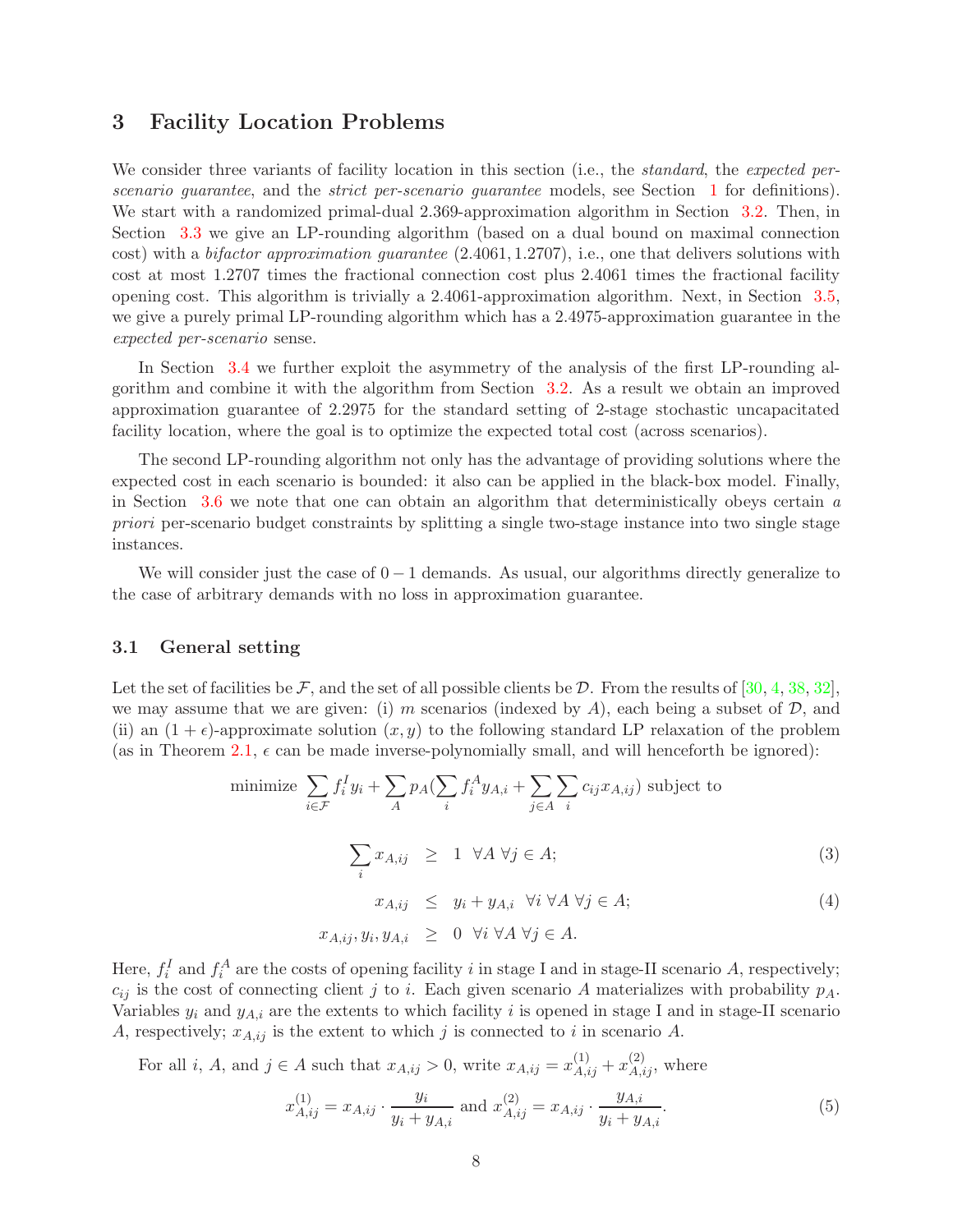Extending this definition, if  $j \in A$  and  $x_{A,ij} = 0$ , we define  $x_{A,ij}^{(1)} = x_{A,ij}^{(2)} = 0$ . Note from [\(4\)](#page-7-1) that  $x_{A,ij}^{(1)} \leq y_i$  and  $x_{A,ij}^{(2)} \leq y_{A,i}$ .

The idea is, as in  $[30]$ , to satisfy some client-scenario pairs  $(j, A)$  in Stage I; the rest will be handled in Stage II. This set of pairs are chosen based on the values of  $\sum_i x_{A,ij}^{(1)}$ . Our contribution is that we propose alternatives to the direct use of "deterministic thresholding", which is to choose such Stage-I pairs as in [\[30\]](#page-19-2) and use existing algorithms for the obtained subproblems.

In the first primal-dual algorithm we will employ a carefully-chosen *randomized* thresholding. As we will see, this randomized scheme also fits well with a basic *asymmetry* in many known facilitylocation algorithms (in our case, the ones in  $[15, 16]$  $[15, 16]$ ). In the LP-rounding algorithms presented later, we use a deterministic threshold: however, instead of individually solving the obtained subproblems, we perform a single rounding process. The selection of Stage I client-scenario pairs is only used to guide the clustering of facilities, but we still allow a single client to connect to a facility opened in either of the stages.

#### <span id="page-8-0"></span>3.2 Minimizing expected cost: a primal-dual algorithm

We now develop a 2.369–approximation algorithm for minimizing the expected total cost.

Let  $\alpha \in (0, 1/2)$  be a constant that will be chosen later. Pick a single random real Z using the following distribution that is a mixture of continuous and discrete:

- with probability  $\alpha/(1-\alpha)$ , let  $Z := 1/2$ ;
- with the complementary probability of  $(1-2\alpha)/(1-\alpha)$ , let Z be a random real chosen from the uniform distribution on  $[\alpha, 1 - \alpha]$ .

The rounding for Stage I is as follows. For any pair  $(j, A)$  with  $j \in A$ , define  $r_{A,j}^{(1)}$  (the extent to which  $(j, A)$  is satisfied in Stage I) to be  $\sum_i x_{A, ij}^{(1)}$ ;  $(j, A)$  is declared *selected* iff

<span id="page-8-1"></span>
$$
Z \le r_{A,j}^{(1)}.\tag{6}
$$

For the Stage I decisions, construct a facility-location instance  $\mathcal I$  with each selected pair  $(j, A)$  having demand  $p_A$  and each facility i having cost  $f_i^I$ , and solve it using the approximation algorithm of [\[15,](#page-18-6) [16\]](#page-18-7), which is described in [\[21\]](#page-19-10) and called the *JMS Algorithm* in [\[21\]](#page-19-10). In Stage II, we round separately for each scenario A as follows. Construct a facility-location instance  $\mathcal{I}_A$  with a unitdemand client for each  $j \in A$  such that  $(j, A)$  was *not* selected in Stage I; each facility i has cost  $f_i^A$ . Again use the JMS algorithm as described in [\[21\]](#page-19-10) to get an approximately optimal solution for  $\mathcal{I}_A$ .

Analysis: It is clear that in every scenario A, we satisfy all of its demands. To analyze the expected cost of this solution (with the only randomness being in the choice of  $Z$ ), we start by constructing feasible fractional solutions for the facility-location instances  $\mathcal I$  and  $\mathcal I_A$  (for all A). Condition on a fixed value for Z. Let us first construct a feasible fractional solution  $(\hat{x}, \hat{y})$  for the stage-I instance  $\mathcal{I}: \hat{y}_i = y_i/Z$  for all i, and  $\hat{x}_{A,ij} = x_{A,ij}^{(1)}/r_{A,j}^{(1)}$  for all selected  $(j, A)$  and all i. This is feasible since  $r_{A,j}^{(1)} \geq Z$ . Thus, letting  $S_{j,A}$  be the indicator variable for  $(j,A)$  being selected (which is a function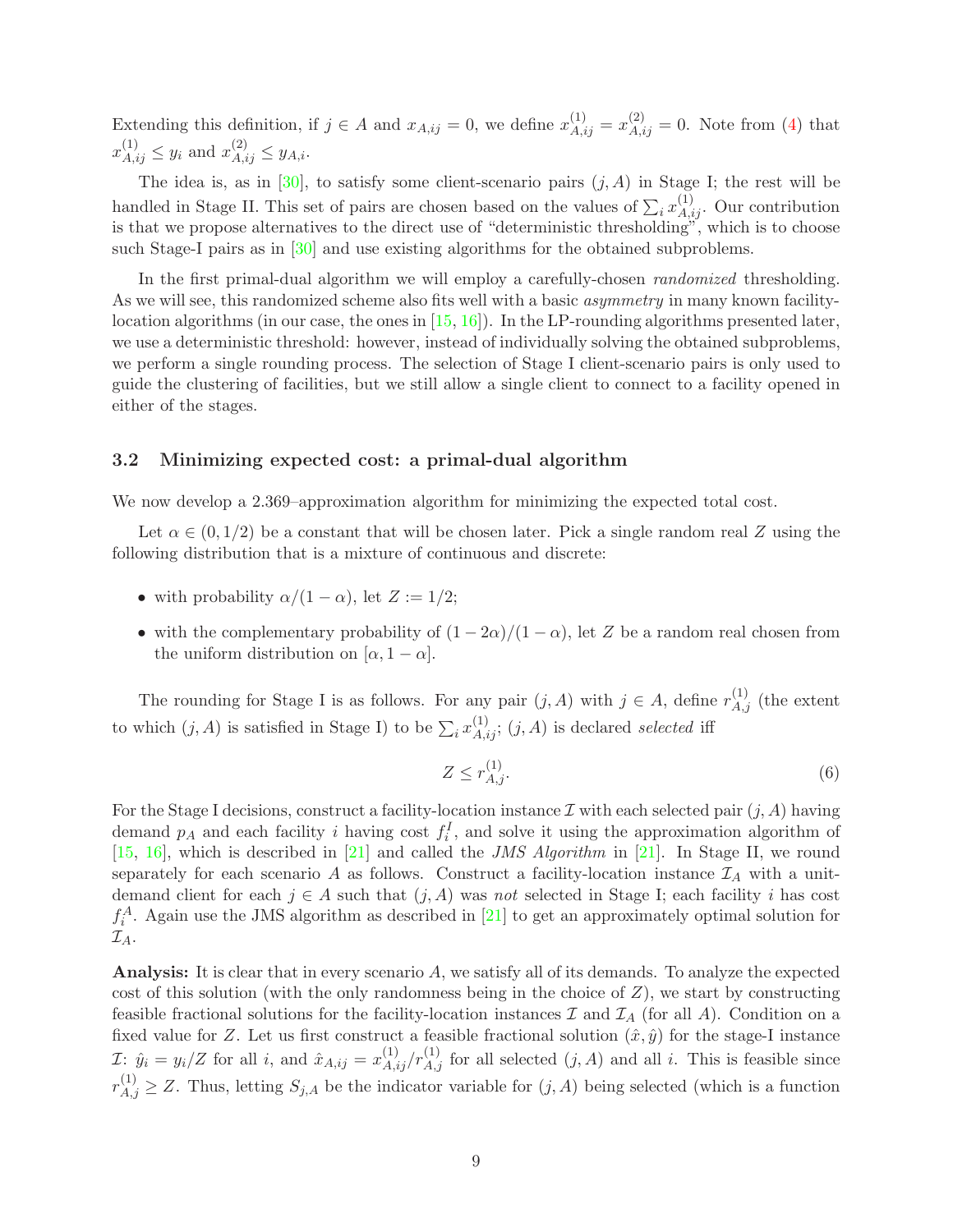of Z) and recalling that each selected  $(j, A)$  has demand  $p_A$  in  $\mathcal I$ , the total "facility cost" and "connection cost" of  $(\hat{x}, \hat{y})$  are

<span id="page-9-0"></span>
$$
\sum_{i} \frac{y_i f_i^I}{Z} \text{ and } \sum_{j,A} p_A \cdot \frac{S_{j,A}}{r_{A,j}^{(1)}} \cdot \sum_{i} c_{ij} x_{A,ij}^{(1)}, \tag{7}
$$

respectively. Next consider any scenario A, and let us construct a feasible fractional solution  $(x', y')$ for  $\mathcal{I}_{\mathcal{A}}$ . Define  $r_{A,j}^{(2)} = \sum_i x_{A,ij}^{(2)}$ . We may assume w.l.o.g. that equality holds in [\(3\)](#page-7-1); so,  $r_{A,j}^{(2)} = 1 - r_{A,j}^{(1)}$ . Thus, a necessary condition for  $(j, A)$  to *not* be selected in Stage I is

<span id="page-9-2"></span>
$$
(1 - Z) \le r_{A,j}^{(2)}.\tag{8}
$$

This is analogous to [\(6\)](#page-8-1), with Z being replaced by  $1 - Z$ . Thus, we can argue similarly as we did for  $(\hat{x}, \hat{y})$  that  $y'_i = y_{A,i}/(1-Z)$ ,  $x'_{A,ij} = x^{(2)}_{A,ij}/r^{(2)}_{A,j}$  for all  $(j, A)$  not selected in Stage I, is a feasible fractional solution for  $\mathcal{I}_{\mathcal{A}}$ . Since all demands here are one, the total facility cost and connection cost of  $(x', y')$  are

<span id="page-9-1"></span>
$$
\sum_{i} \frac{y_{A,i} f_i^A}{1 - Z} \text{ and } \sum_{j,A} \frac{1 - S_{j,A}}{r_{A,j}^{(2)}} \cdot \sum_{i} c_{ij} x_{A,ij}^{(2)} \tag{9}
$$

respectively.

Now, the key "asymmetry" property of the JMS algorithm is, as proven in [\[21\]](#page-19-10), that it is a (1.11, 1.78)*-bifactor approximation algorithm*: given an instance for which there is a fractional solution with facility cost  $F$  and connection cost  $C$ , it produces an integral solution of cost at most  $1.11F + 1.78C$ . Therefore, from [\(7\)](#page-9-0) and [\(9\)](#page-9-1), and weighting the latter by  $p_A$ , we see that given Z, the total final cost is at most

$$
1.11 \cdot \left[ \sum_{i} \left( \frac{y_i f_i^I}{Z} + \sum_{A} p_A \cdot \frac{y_{A,i} f_i^A}{1 - Z} \right) \right] + 1.78 \cdot \sum_{j,A} p_A \cdot \left[ \left( \frac{S_{j,A}}{r_{A,j}^{(1)}} \cdot \sum_{i} c_{ij} x_{A,ij}^{(1)} \right) + \left( \frac{1 - S_{j,A}}{r_{A,j}^{(2)}} \cdot \sum_{i} c_{ij} x_{A,ij}^{(2)} \right) \right];
$$

so, the expected final cost is at most

<span id="page-9-5"></span>
$$
1.11 \cdot \left[\sum_{i} (y_i \cdot \mathbf{E}[1/Z] + \sum_{A} p_A y_{A,i} \cdot \mathbf{E}[1/(1-Z))] \right] +
$$
  

$$
1.78 \cdot \sum_{j,A} p_A \cdot \left[ \left( \frac{\mathbf{E}[S_{j,A}]}{r_{A,j}^{(1)}} \cdot \sum_{i} c_{ij} x_{A,ij}^{(1)} \right) + \left( \frac{\mathbf{E}[1-S_{j,A}]}{r_{A,j}^{(2)}} \cdot \sum_{i} c_{ij} x_{A,ij}^{(2)} \right) \right].
$$
 (10)

Note that  $Z$  and  $1 - Z$  have identical distributions. So,

<span id="page-9-3"></span>
$$
\mathbf{E}[1/(1-Z)] = \mathbf{E}[1/Z] = (\alpha/(1-\alpha)) \cdot 2 + ((1-2\alpha)/(1-\alpha)) \cdot \frac{1}{1-2\alpha} \cdot \int_{z=\alpha}^{1-\alpha} dz/z = \frac{2\alpha + \ln((1-\alpha)/\alpha)}{1-\alpha}.
$$
\n(11)

Let us next bound  $\mathbf{E}[S_{j,A}]$ . Recall [\(6\)](#page-8-1), and let r denote  $r_{A,j}^{(1)}$ . If  $r < \alpha$ , then  $S_{j,A} = 0$ ; if  $r \ge 1 - \alpha$ , then  $S_{j,A} = 1$ . Next suppose  $\alpha \leq r < 1/2$ . Then  $S_{j,A}$  can hold only if we chose to pick Z at random from  $[\alpha, 1-\alpha]$ , and got  $Z \leq r$ ; this happens with probability  $((1-2\alpha)/(1-\alpha)) \cdot (r-\alpha)/(1-2\alpha) =$  $(r - \alpha)/(1 - \alpha) \leq r/(1 - \alpha)$ . Finally, if  $1/2 \leq r < (1 - \alpha)$ ,

$$
\mathbf{E}[S_{j,A}] = \alpha/(1-\alpha) + ((1-2\alpha)/(1-\alpha)) \cdot (r-\alpha)/(1-2\alpha) = r/(1-\alpha).
$$

Thus, in all cases we saw here,

<span id="page-9-4"></span>
$$
\mathbf{E}[S_{j,A}] \le r_{A,j}^{(1)}/(1-\alpha). \tag{12}
$$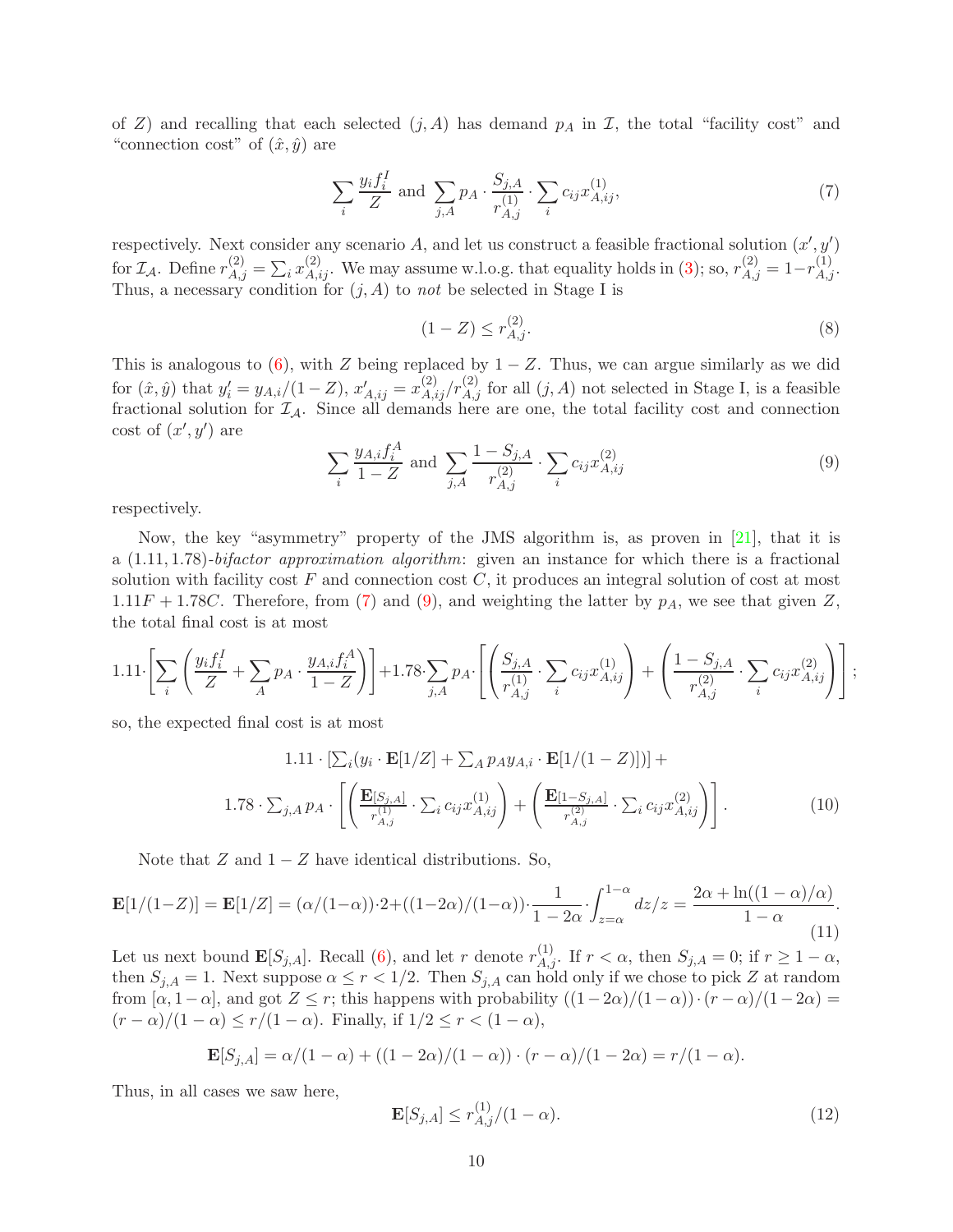Similarly, recalling [\(8\)](#page-9-2) and the fact that Z and  $1-Z$  have identical distributions, we get

<span id="page-10-1"></span>
$$
\mathbf{E}[1 - S_{j,A}] \le r_{A,j}^{(2)}/(1 - \alpha). \tag{13}
$$

Plugging [\(11\)](#page-9-3), [\(12\)](#page-9-4), and [\(13\)](#page-10-1) into [\(10\)](#page-9-5) and using the fact that  $x_{A,ij} = x_{A,ij}^{(1)} + x_{A,ij}^{(2)}$ , we see that our expected approximation ratio is

$$
\max\left\{\frac{1.78}{1-\alpha},\ \frac{1.11(2\alpha+\ln((1-\alpha)/\alpha))}{1-\alpha}\right\}.
$$

<span id="page-10-0"></span>Thus, a good choice of  $\alpha$  is 0.2485, leading to an expected approximation ratio less than 2.369.

#### 3.3 Minimizing expected cost: an LP-rounding algorithm

Consider the following dual formulation of the 2-stage stochastic facility location problem:

maximize 
$$
\sum_{A} p_A(\sum_{j \in A} v_{j,A})
$$
 subject to:  
\n $v_{j,A} - c_{ij} \leq w_{ij,A} \quad \forall i \forall A \forall j \in A$   
\n $\sum_{A} p_A(\sum_{j \in A} w_{ij,A}) \leq f_i^I \quad \forall i \forall A \forall j \in A$   
\n $\sum_{j \in A} w_{ij,A} \leq f_i^A \quad \forall i \forall A \forall j \in A$   
\n $w_{ij,A}, v_{j,A} \geq 0 \quad \forall i \forall A \forall j \in A.$ 

Let  $(x^*, y^*)$  and  $(v^*, w^*)$  be optimal solutions to the primal and the dual programs, respectively. Note that by complementary slackness, we have  $c_{ij} \le v_{j,A}$  if  $x_{A,ij} > 0$ .

Algorithm. We now describe a randomized LP-rounding algorithm that transforms the fractional solution  $(x^*, y^*)$  into an integral solution  $(\hat{x}, \hat{y})$  with bounded expected cost. The expectation is over the random choices of the algorithm, but not over the random choice of the scenario. Note that we need to decide the first stage entries of  $\hat{y}$  not knowing A. W.l.o.g., we assume that no facility is fractionally opened in  $(x^*, y^*)$  in both stages, i.e, for all i we have  $y_i^* = 0$  or for all A  $y_{A,i}^* = 0$ . To obtain this property it suffices to have two identical copies of each facility, one for Stage I and one for Stage II.

Define  $x_{A,ij}^{(1)}$ ,  $x_{A,ij}^{(2)}$ , and  $r_{A,j}^{(1)}$  as before and select all the  $(j, A)$  pairs with  $r_{A,j}^{(1)} \geq \frac{1}{2}$  $\frac{1}{2}$  (note that it is the standard deterministic tresholding selection method). We will call such selected  $(j, A)$  pairs *first stage clustered* and the remaining (j, A) pairs *second stage clustered*. Let S denote the set of firs stage clustered  $(j, A)$  pairs.

We will now scale the fractional solution by a factor of 2. Define  $\overline{x}_{A,ij}^{(1)} = 2 \cdot x_{A,ij}^{(1)}$ ,  $\overline{x}_{A,ij}^{(2)} = 2 \cdot x_{A,ij}^{(2)}$ ,  $\overline{y}_i = 2 \cdot y_i^*$ , and  $\overline{y}_{A,i} = 2 \cdot y_{A,i}^*$ . Note that the scaled fractional solution  $(\overline{x}, \overline{y})$  can have facilities with fractional opening of more than 1. For simplicity of the analysis, we do not round these facility-opening values to 1, but rather split such facilities. More precisely, we split each facility i with fractional opening  $\overline{y}_i > \overline{x}_{A,ij}^{(1)} > 0$  (or  $\overline{y}_{A,i} > \overline{x}_{A,ij}^{(2)} > 0$ ) for some  $(A, j)$  into i' and i'', such that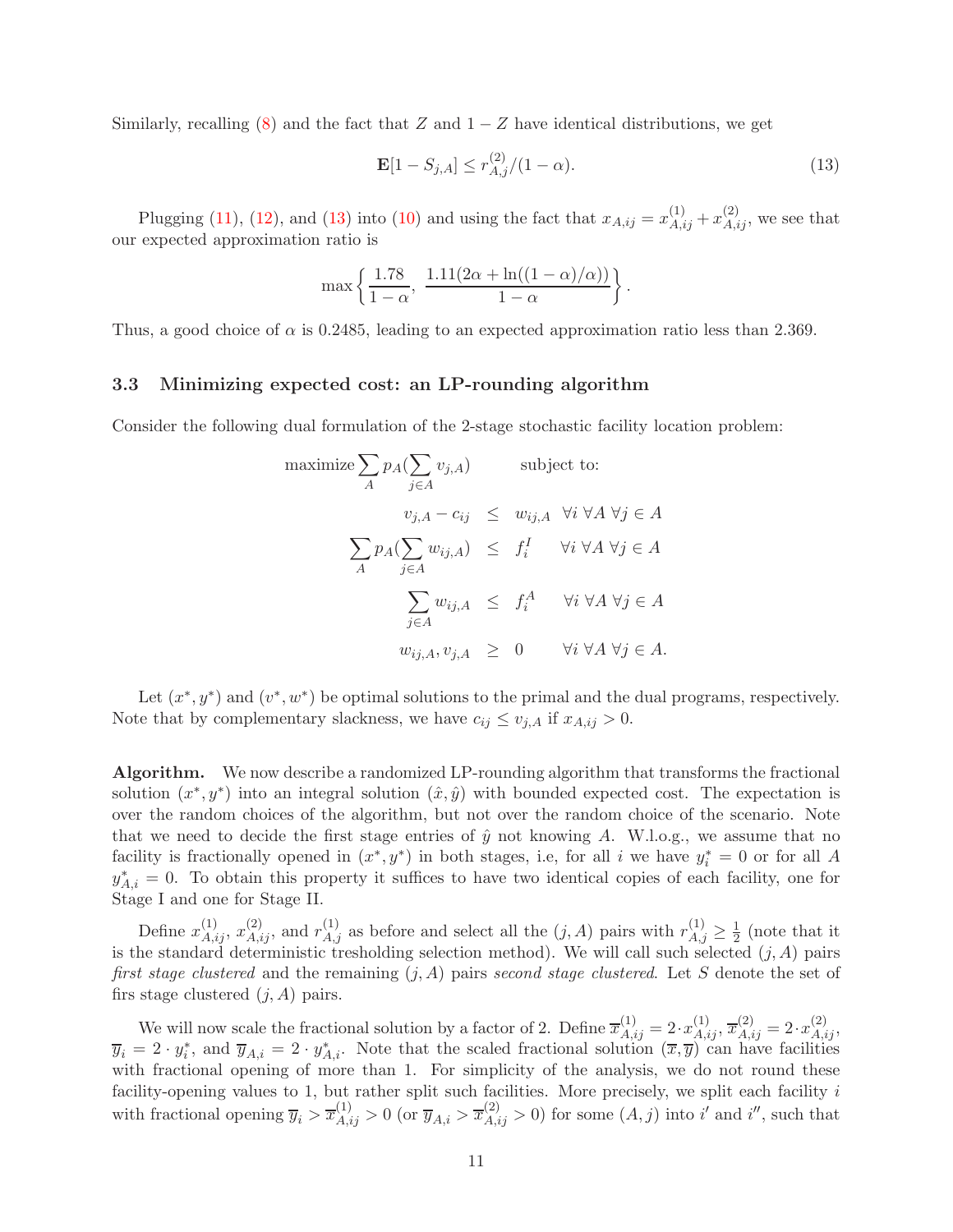$\overline{y}_{i'} = \overline{x}_{A,ij}^{(1)}$  and  $\overline{y}_{i''} = \overline{y}_i - \overline{x}_{A,ij}^{(1)}$ . We also split facilities whose fractional opening exceeds one. By splitting facilities we create another instance of the problem together with a fractional sollution, then we solve this modified instance and interpret the solution as a solution to the original problem in the natural way. The technique of splitting facilities is precisely described in [\[35\]](#page-20-6).

Since we can split facilities, for each  $(j, A) \in S$  we can assume that there exists a subset of facilities  $F_{(j,A)} \subseteq \mathcal{F}$ , such that  $\sum_{i \in F_{(j,A)}} \overline{x}_{A,ij}^{(1)} = 1$ , and for each  $i \in F_{(j,A)}$  we have  $\overline{x}_{A,ij}^{(1)} = \overline{y}_i$ . Also for each  $(j, A) \notin S$  we can assume that there exists a subset of facilities  $F_{(j,A)} \subseteq \mathcal{F}$ , such that  $\sum_{i\in F_{(j,A)}} \overline{x}_{A,ij}^{(2)} = 1$ , and for each  $i \in F_{(j,A)}$  we have  $\overline{x}_{A,ij}^{(2)} = \overline{y}_{A,i}$ . Let  $R_{(j,A)} = \max_{i \in F_{(j,A)}} c_{ij}$  be the maximal distance from j to an  $i \in F_{(j,A)}$ . Recall that, by complementary slackness, we have  $R_{(j,A)} \leq v^*_{j,A}.$ 

The algorithm opens facilities randomly in each of the stages with the probability of opening facility i equal to  $\overline{y}_i$  in Stage I, and  $\overline{y}_{A,i}$  in Stage II of scenario A. Some facilities are grouped in disjoint *clusters* in order to correlate the opening of facilities from a single cluster. The clusters are formed in each stage by the following procedures. Let all facilities be initially unclustered.

In Stage I, consider all client-scenario pairs  $(j, A) \in S$  in the order of non-decreasing values  $R_{(j,A)}$ . If the set of facilities  $F_{(j,A)}$  contains no facility from the previously formed clusters, then form a new cluster containing facilities from  $F_{(j,A)}$ , otherwise do nothing. Recall that the total fractional opening of facilities in each cluster equals 1. Open exactly one facility in each cluster. Choose the facility randomly with the probability of opening facility i equal to the fractional opening  $\overline{y}_i$ . For each unclustered facility i open it independently with probability  $\overline{y}_i$ .

In Stage II of scenario A, consider all clients j such that  $(j, A) \notin S$  in the order of non-decreasing values  $R_{(j,A)}$ . If the set of facilities  $F_{(j,A)}$  contains no facility from the previously formed clusters, then form a new cluster containing facilities from  $F_{(j,A)}$ , otherwise do nothing. Recall that the total fractional opening of facilities in each cluster equals 1. Open exactly one facility in each cluster. Choose the facility randomly with the probability of opening facility i equal to the fractional opening  $\overline{y}_{A,i}$ . For each unclustered facility i open it independently with probability  $\overline{y}_{A,i}$ .

Finally, at the end of Stage II of scenario A, connect each client  $i \in A$  to the closest open facility (this can be a facility open in Stage I or in Stage II).

Expected-distance Lemma. Before we proceed to bounding the expected cost of the solution obtained by the above algorithm, let us first bound the expected distance to an open facility from the set of facilities that fractionally service client in the solution  $(x^*, y^*)$ . Denote by  $C_{(j,A)} =$  $\sum_{i\in\mathcal{F}}c_{ij}x_{A,ij}^*$  the fractional connection cost of client j in scenario A in the fractional solution  $(x^*, y^*)$ . For the purpose of the next argument we fix a client-scenario pair  $(j, A)$ , and slightly change the notation and let vector  $\overline{y}$  encode fractional opening of both the first stage facilities and the second stage facilities of scenario A, all of them referred to with a singe index  $i$ . A version of the following argument was used in the analysis of most of the previous LP-rounding approximation algorithms for facility location problems, see, e.g., [\[3\]](#page-18-10).

<span id="page-11-0"></span>**Lemma 3.1** Let  $y \in \{0,1\}^{|\mathcal{F}|}$  be a random binary vector encoding the facilities opened by the *algorithm, let*  $F' \subseteq F$  *be the set of facilities fractionally servicing client j in scenario* A, then:

$$
E\left[\min_{i\in F',y_i=1}c_{ij}\mid \sum_{i\in F'}y_i\geq 1\right]\leq C_{(j,A)}.
$$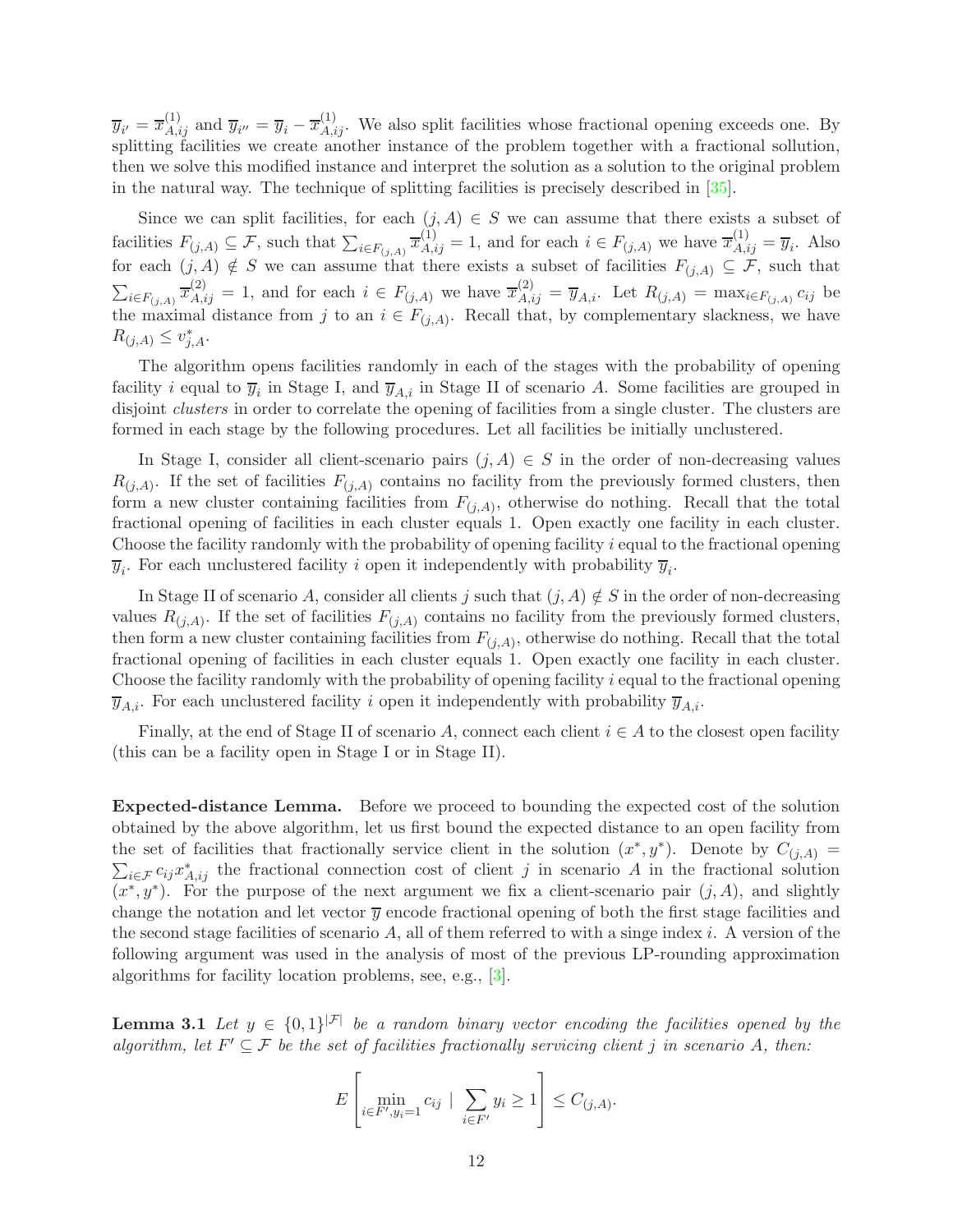*Proof:* Let  $C_1, \ldots, C_k$  be clusters intersecting F'. They partition F' into  $k+1$  disjoint sets of facilities:  $F_0$  not intersecting any cluster, and  $F_i$  intersecting  $C_i$  for  $i = 1...k$ . Note that opening of facilities in different sets  $F_i$  is independent. Let  $c_i$  be the average distance between j and facilities in  $F_i$ . Observe that we may ignore the differences between facilities within sets  $F_i$ ,  $i \geq 1$ , and treat them as single facilities at distance  $c_i$  with fractional opening equal the total opening of facilities in the corresponding set, because these are the expected distance and the probability that a facility will be opened in  $F_i$ . It remains to observe that the lemma obviously holds for the remaining case where  $F'$  only contains facilities whose opening variables  $y$  are rounded independently (preserving marginals).  $\Box$ 

<span id="page-12-0"></span>**Analysis.** Consider the solution  $(\hat{x}, \hat{y})$  constructed by our LP-rounding algorithm. We fix scenario A and bound the expectation of  $COST(A) = \sum_{i \in \mathcal{F}} (f_i^I \hat{y}_i + f_i^A \hat{y}_{A,i}) + \sum_{j \in A} \sum_{i \in \mathcal{F}} c_{ij} \hat{x}_{A,ij}$ . Define  $C_A = \sum_{j \in A} C_{(j, A)} = \sum_{j \in A} \sum_{i \in \mathcal{F}} c_{ij} x_{A, ij}^*, F_A = \sum_{i \in \mathcal{F}} (f_i^I y_i^* + f_i^A y_{A, i}^*), V_A = \sum_{j \in A} v_{j, A}^*.$ 

**Lemma 3.2**  $E[COST(A)] \le e^{-2} \cdot 3 \cdot V_A + (1 - e^{-2}) \cdot C_A + 2 \cdot F_A$  in each scenario A.

*Proof:* Since the probability of opening a facility is equal to its fractional opening in  $(\overline{x}, \overline{y})$ , the expected facility-opening cost of  $(\hat{x}, \hat{y})$  equals facility-opening cost of  $(\overline{x}, \overline{y})$ , which is exactly twice the facility-opening cost of  $(x^*, y^*)$ .

Fix a client  $j \in A$ . The total (from both stages) fractional opening in  $\overline{y}$  of facilities serving j in  $(\overline{x}, \overline{y})$  is exactly 2, hence the probability that at least one of these facilities is open in  $(\hat{x}, \hat{y})$  is at least  $1 - e^{-2}$ . Observe that, on the condition that at least one such facility is open, by Lemma [3.1,](#page-11-0) the expected distance to the closest of the open facilities is at most  $C_{(j,A)}$ .

With probability at most  $e^{-2}$ , none of the facilities fractionally serving j in  $(\overline{x}, \overline{y})$  is open. In such a case we need to find a different facility to serve  $j$ . We will now prove that for each client  $j \in A$  there exists a facility i which is open in  $(\hat{x}, \hat{y})$ , such that  $c_{ij} \leq 3 \cdot v_{j,A}$ .

Assume  $(j, A) \in S$  (for  $(j, A) \notin S$  the argument is analogous). If  $F_{(j,A)}$  is a cluster, then at least one  $i \in F_{(j,A)}$  is open and  $c_{ij} \leq v_{j,A}$ . Suppose  $F_{(j,A)}$  is not a cluster, then by the construction of clusters, it intersects a cluster  $F_{(j',A')}$  with  $R_{(j',A')} \leq R_{(j,A)} \leq v_{j,A}$ . Let i be the facility opened in cluster  $F_{(j',A')}$  and let  $i' \in F_{(j',A')} \cap F_{(j,A)}$ . Since i' is in  $F_{(j,A)}, c_{i'j} \leq R_{(j,A)}$ . Since both i and i' are in  $F_{(j',A')}$ , both  $c_{ij'} \leq R_{(j',A')}$  and  $c_{i'j'} \leq R_{(j',A')}$ . Hence, by the triangle inequality,  $c_{ij} \leq R_{(j,A)} + 2 \cdot R_{(j',A')} \leq 3 \cdot R_{(j,A)} \leq 3 \cdot v_{j,A}.$ 

Thus, the expected cost of the solution in scenario A is:

$$
E[COST(A)] \le e^{-2} \cdot 3 \cdot \sum_{j \in A} v_{j,A}^* + (1 - e^{-2}) \left( \sum_{j \in A} \sum_{i \in \mathcal{F}} c_{ij} x_{A,ij}^* \right) + 2 \cdot \left( \sum_{i \in \mathcal{F}} (f_i^I y_i^* + f_i^A y_{A,i}^*) \right),
$$

that is exactly  $e^{-2} \cdot 3 \cdot V_A + (1 - e^{-2}) \cdot C_A + 2 \cdot F_A$ .

Define  $F^* = \sum_{i \in \mathcal{F}} f_i^I y_i + \sum_A p_A (\sum_i f_i^A y_{A,i})$  and  $C^* = \sum_A p_A (\sum_{j \in A} \sum_i c_{ij} x_{A,ij})$ . Note that we have  $F^* = \sum_A p_A F_A$ ,  $C^* = \sum_A p_A C_A$ , and  $F^* + C^* = \sum_A p_A V_A$ . Summing up the expected cost over scenarios we obtain the following estimate on the general expected cost, where the expectation is both over the choice of the scenario and over the random choices of our algorithm.

Corollary 3.3  $E[COST(\hat{x}, \hat{y})] \leq 2.4061 \cdot F^* + 1.2707 \cdot C^*$ .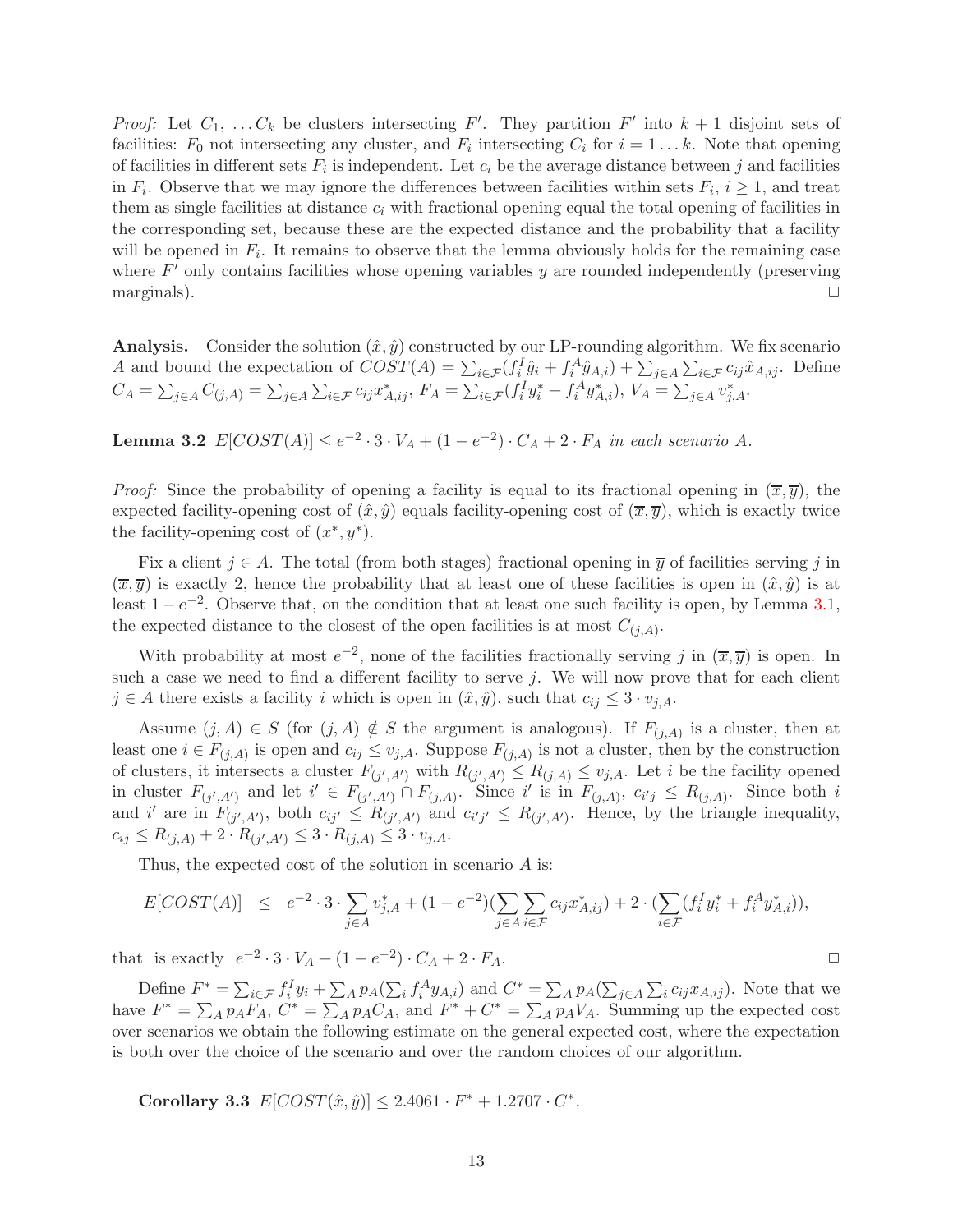*Proof:*  $E[COST(\hat{x}, \hat{y})]$  is  $\sum_{A} p_A E[COST(A)]$ , which is at most

$$
\sum_{A} p_{A} (e^{-2} \cdot 3 \cdot V_{A} + (1 - e^{-2}) \cdot C_{A} + 2 \cdot F_{A}) = (1 - e^{-2}) \cdot C^{*} + 2 \cdot F^{*} + 3e^{-2} (\sum_{A} p_{A} V_{A})
$$
\n
$$
= (1 - e^{-2}) \cdot C^{*} + 2 \cdot F^{*} + 3e^{-2} (F^{*} + C^{*})
$$
\n
$$
= (2 + e^{-2} \cdot 3) F^{*} + (1 + e^{-2} \cdot 2) C^{*}
$$
\n
$$
\leq 2.4061 \cdot F^{*} + 1.2707 \cdot C^{*}.
$$

 $\Box$ 

### <span id="page-13-0"></span>3.4 Two algorithms combined

We will now combine the algorithms from Section [3.2](#page-8-0) and Section [3.3](#page-10-0) to obtain an improved approximation guarantee for the problem of minimizing the expected cost over the choice of the scenario.

To this end we will analyze the cost of the computed solution with respect to the the facility opening cost  $F$  and the connection cost  $C$  of an optimal solution to the problem.

In Section [3.3](#page-10-0) we gave a rounding procedure whose cost is bounded in terms of the cost of the initial fractional solution. It was shown that the algorithm returns a soulution of cost at most 2.4061 times the facility opening cost plus 1.2707 timest the connection cost of the fractional solution. Observe, that it suffices to apply this procedure to a fractional solution obtained by solving a properly scaled LP to get an algorithm with a corresponding bifactor approximation guarantee. In particular, if we scale the facility opening costs by 2.4061 and the connection costs  $c_{ij}$  by 1.2707 before solving the LP, and then round the obtained fractional solution with the described procedure, we obtain a solution of cost at most  $2.4061F + 1.2707C$ . We will call this algorithm ALG1.

Now consider the algorithm discussed in Section [3.2.](#page-8-0) For the choice of a parameter  $\alpha = 0.2485$ it was shown to be a 2.369-approximation algorithm. We will now consider a different choice, namely  $\alpha = 0.37$ . It is easy to observe that it results in an algorithm computing solutions of cost at most  $2.24152F + 2.8254C$ . We will call this algorithm ALG2.

Consider the algorithm ALG3, which tosses a coin that comes heads with probability  $p = 0.3396$ . If the coin comes heads, then ALG1 is executed; if it comes tails ALG2 is used. The expected cost of the solution may be estimated as:  $(p \cdot 2.4061 + (1-p) \cdot 2.24152)F + (p \cdot 1.2707 + (1-p) \cdot 2.8254)C \leq$ 2.2975( $F + C$ ). Therefore, ALG3 is a 2.2975-approximation algorithm for the 2-stage stochastic facility location problem. Note that the initial coin tossing in ALG3 may be derandomized by running both ALG1 and ALG2 and taking the better of the solutions.

### <span id="page-13-1"></span>3.5 Facility location with per-scenario bounds

Consider again the 2-stage facility location problem, and a corresponding optimal fractional solution. We now describe a randomized rounding scheme so that for each scenario A, its expected final (rounded) cost is at most 2.4957 times its fractional counterpart  $Val_A = \sum_{i \in \mathcal{F}} (f_i^I y_i^* + f_i^A y_{A,i}^*) +$  $\sum_{j\in A}\sum_{i\in \mathcal{F}}c_{ij}x^*_{A,ij}$ , improving on the 3.225 ·  $Val_A$  bound of [\[36\]](#page-20-4) and the 3.095 ·  $Val_A$  bound from an earlier version of this paper [\[34\]](#page-20-1).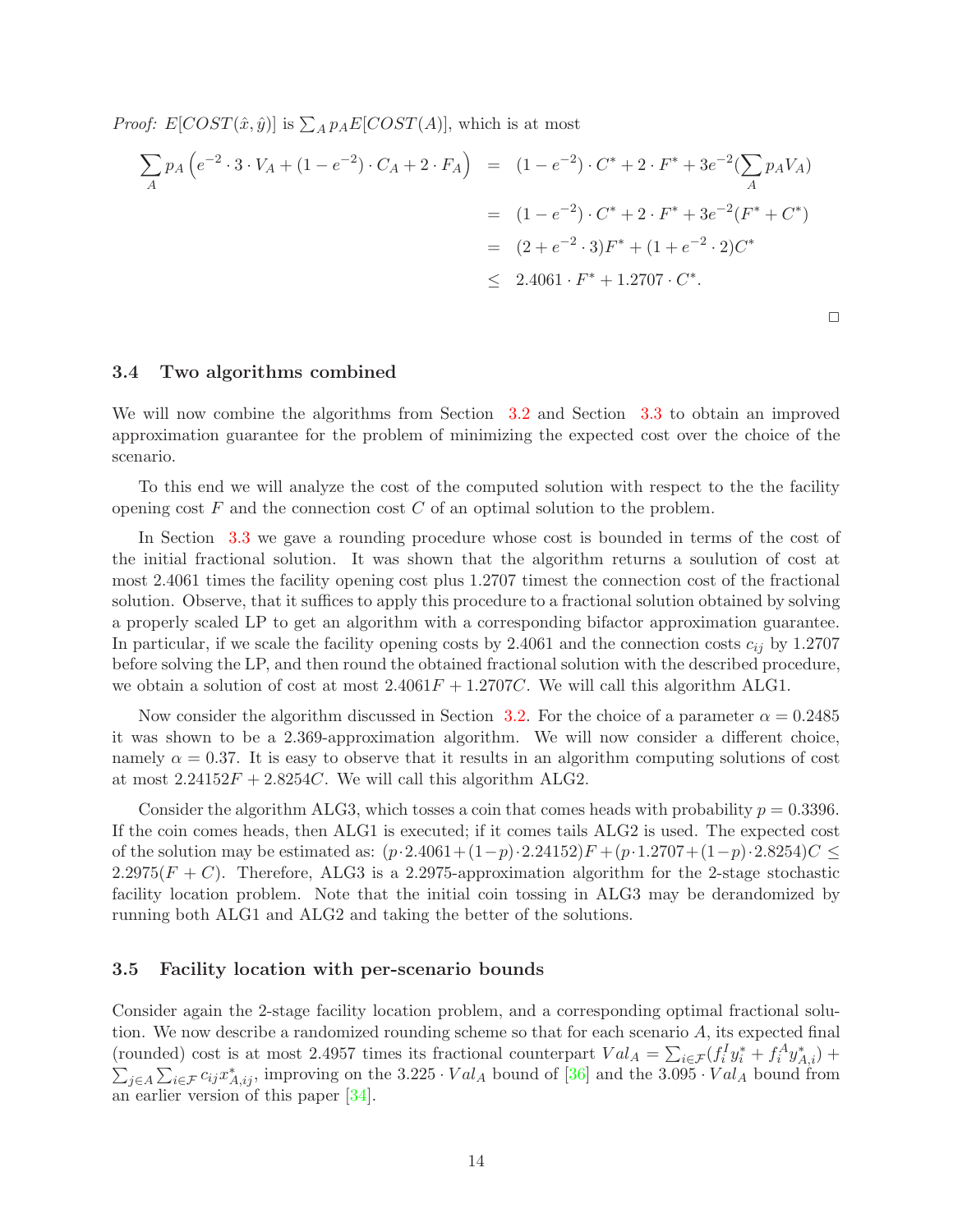Let us split the value of the fractional solution  $Val_A$  into the fractional connection cost  $C_A$  =  $\sum_{j\in A}\sum_{i\in\mathcal{F}}c_{ij}x_{A,ij}^*$  and fractional facility-opening cost  $F_A = \sum_{i\in\mathcal{F}}(f_i^I y_i^* + f_i^A y_{A,i}^*)$ 

Before we proceed with the per-scenario algorithm, let us first note that it is not possible to directly use the analysis from the previous setting in the per-scenario model. This is because the dual costs  $V_A$  do not need to be equal  $Val_A = F_A + C_A$  in each scenario A. It is possible, for instance, that the fractional opening of a facility in the first stage is entirely paid from the dual budget of a single scenario, despite the fact that clients not active in this scenario benefit from the facility being open. This can be observed, for instance, in the following simple example.

Consider two clients  $c^1$  and  $c^2$ , and two facilities  $f^1$  and  $f^2$ . All client facility distances are 1, except  $c_{1,2} = dist(c^1, f^2) = 3$ . Scenarios are:  $A^1 = \{c^1\}$  and  $A^2 = \{c^2\}$ , and they occur with probability 1/2 each. The facility-opening costs are:  $f_1^I = 2$ ,  $f_2^I = \epsilon$ ,  $f_1^A = f_2^A = 4$  for both scenarios A. It is easy to see that the only optimal fractional solution is integral and it opens facility  $f^1$  in the first stage, and opens no more facilities in the second stage. Therefore,  $Val(A^1) = Val(A^2) = 3$ . However, in the dual problem, client  $c^2$  has an advantage over  $c^1$  in the access to the cheaper facility  $f^2$ , and therefore in no optimal dual solution client  $c_2$  will pay more than  $\epsilon$  for the opening of facility  $f^1$ . In consequence, most of the cost of opening  $f^1$  is paid by the dual budget of scenario  $A<sup>1</sup>$ . Therefore, the dual budget  $V_{A<sup>1</sup>}$  is strictly greater than the primal bound  $Val_{A<sup>1</sup>}$  which we use as an estimate of the cost of the optimal solution in scenario  $A<sup>1</sup>$ .

Bearing the above example in mind, we construct an LP-rounding algorithm that does not rely on the dual bound on the length of the created connections. We use a primal bound, which is obtained by scaling the opening variables a little more and using just a subset of fractionally connected facilities for each client in the process of creating clusters. Such a simple filtering technique, whose origins can be found in the work of Lin and Vitter [19], provides slightly weaker but entirely primal, per-scenario bounds.

Algorithm. As before, we describe a randomized LP-rounding algorithm that transforms the fractional solution  $(x^*, y^*)$  into an integral solution  $(\hat{x}, \hat{y})$ ; the expectation of the cost that we compute is over the random choices of the algorithm, but not over the random choice of the scenario. Again, we assume that no facility is fractionally opened in  $(x^*, y^*)$  in both stages.

Again, define  $x_{A,ij}^{(1)}$ , and  $x_{A,ij}^{(2)}$  as before. However, the set of *first stage clustered* pairs  $(j, A)$  will now be determined differently.

We will now scale the fractional solution by a factor of  $\gamma > 2$ . Define  $\overline{x}_{A,ij} = \gamma \cdot x_{A,ij}^*$ ,  $\overline{x}_{A,ij}^{(1)} =$  $\gamma \cdot x_{A,ij}^{(1)}, \ \overline{x}_{A,ij}^{(2)} = \gamma \cdot x_{A,ij}^{(2)}, \ \overline{y}_i = \gamma \cdot y_i^*$ , and  $\overline{y}_{A,i} = \gamma \cdot y_{A,i}^*$ . Note that the scaled fractional solution  $(\overline{x}, \overline{y})$  can have facilities with fractional opening of more than 1. For simplicity of the analysis, we do not round these facility-opening values to 1, but rather split such facilities. More precisely, we split each facility *i* with fractional opening  $\overline{y}_i > \overline{x}_{A,ij}^{(1)} > 0$  (or  $\overline{y}_{A,i} > \overline{x}_{A,ij}^{(2)} > 0$ ) for some  $(A, j)$  into i' and i'', such that  $\overline{y}_{i'} = \overline{x}_{A,ij}^{(1)}$  and  $\overline{y}_{i''} = \overline{y}_i - \overline{x}_{A,ij}^{(1)}$ . We also split facilities whose fractional opening exceeds one.

Define

$$
F_{(j,A)}^I = \begin{cases} \operatorname{argmin}_{F' \subseteq \mathcal{F}: \sum_{i \in F'} \overline{x}_{A,ij}^{(1)} \ge 1} \operatorname{max}_{i \in F'} c_{ij} & \text{if } \sum_{i \in \mathcal{F}} \overline{x}_{A,ij}^{(1)} \ge 1 \\ \emptyset & \text{if } \sum_{i \in \mathcal{F}} \overline{x}_{A,ij}^{(1)} < 1 \end{cases}
$$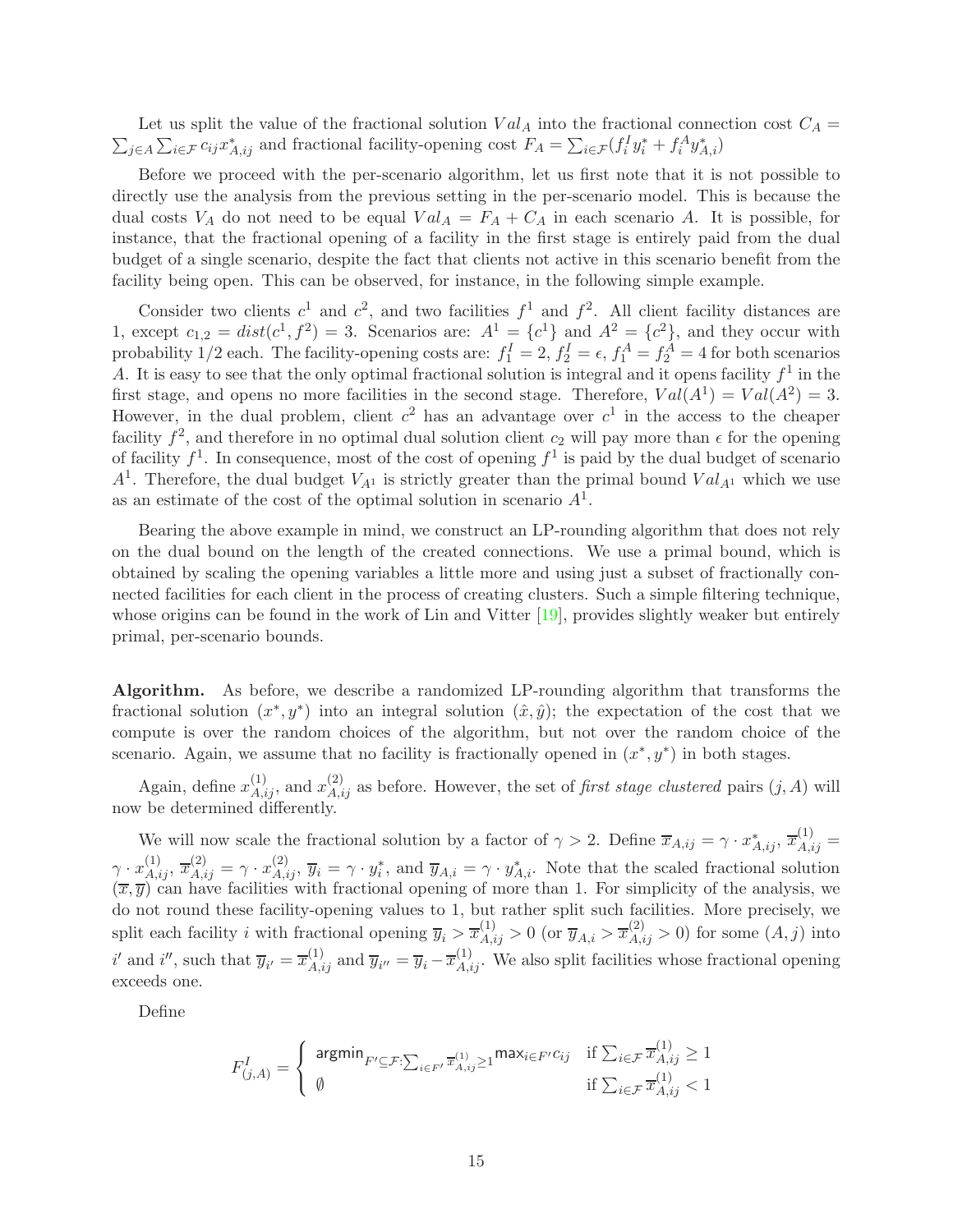$$
F_{(j,A)}^{II} = \begin{cases} \operatorname{argmin}_{F' \subseteq \mathcal{F}: \sum_{i \in F'} \overline{x}_{A,ij}^{(2)} \ge 1} \operatorname{max}_{i \in F'} c_{ij} & \text{if } \sum_{i \in \mathcal{F}} \overline{x}_{A,ij}^{(2)} \ge 1 \\ \emptyset & \text{if } \sum_{i \in \mathcal{F}} \overline{x}_{A,ij}^{(2)} < 1 \end{cases}
$$

Note that these sets can easily be computed by considering facilities in an order of non-decreasing distances  $c_{ij}$  to the considered client j. Since we can split facilities, w.l.o.g., for all  $j \in \mathcal{C}$  we assume that if  $F^I_{(j,A)}$  is nonempty then  $\sum_{i \in F^I_{(j,A)}} \overline{x}^{(1)}_{A,ij} = 1$ , and if  $F^{II}_{(j,A)}$  is not empty then  $\sum_{i \in F^{II}_{(j,A)}} \overline{x}^{(2)}_{A,ij} = 1$ . Define  $d_{(j,A)}^I = \max_{i \in F_{(j,A)}^I} c_{ij}$  and  $d_{(j,A)}^{II} = \max_{i \in F_{(j,A)}^{II}} c_{ij}$ . Let  $d_{(j,A)} = \min\{d_{(j,A)}^I, d_{(j,A)}^{II}\}$ .

For a client-scenario pair  $(j, A)$ , if we have  $d_{(j, A)} = d_{(j, A)}^I$ , then we call such a pair *first-stage clustered*, and put its *cluster candidate*  $F_{(j,A)} = F_{(j,A)}^I$ . Otherwise, if  $d_{(j,A)} = d_{(j,A)}^{II} < d_{(j,A)}^I$ , we say that  $(j, A)$  is *second-stage clustered* and put its *cluster candidate*  $F_{(j,A)} = F_{(j,A)}^{II}$ 

<span id="page-15-0"></span>Recall that we use  $C_{(j,A)} = \sum_i c_{ij} x_{A,ij}^*$  to denote the fractional connection cost of client j in scenario A. Let us now argue that distances to facilities in *cluster candidates* are not too large.

Lemma 3.4  $d_{(j,A)} \leq \frac{\gamma}{\gamma-1}$  $\frac{\gamma}{\gamma-2} \cdot C_{(j,A)}$  for all pairs  $(j,A)$ .

*Proof:* Fix a client-scenario pair  $(j, A)$ . Assume  $F_{(j, A)} = F_{(j, A)}^I$  (the other case is symmetric). Recall that in this case we have  $d_{(j,A)} = d_{(j,A)}^I \leq d_{(j,A)}^{II}$ . Consider the following two subcases.

**Case 1.**  $\sum_{i \in F_{(j,A)}^{II}} \overline{x}_{A,ij}^{(2)} = 1$ . Observe that we have  $c_{ij} \ge d_{(j,A)}$  for all  $i \in F' = \mathcal{F} \setminus (F_{(j,A)}^I \cup F_{(j,A)}^{II})$ . Note also that  $\sum_{i \in F'} \overline{x}_{A,ij} =$  $\gamma - 2$  and  $\sum_{i \in F'} x_{A,ij}^* = \frac{\gamma - 2}{\gamma}$  $\frac{-2}{\gamma}$ . Hence,  $C_{(j,A)} = \sum_{i \in \mathcal{F}} x_{A,ij}^* c_{ij} \geq \sum_{i \in F'} x_{A,ij}^* c_{ij} \geq \frac{\gamma - 2}{\gamma}$  $\frac{-2}{\gamma} \cdot d_{(j,A)}.$ **Case 2.**  $\sum_{i\in\mathcal{F}_{(j,A)}^{II}}\overline{x}_{A,ij}^{(2)}=0$ , which implies that  $\sum_{i\in\mathcal{F}}\overline{x}_{A,ij}^{(2)}<1$ . Observe that now we have  $\sum_{i\in\mathcal{F}}\overline{x}_{A,ij}^{(1)} > \gamma-1$ , and therefore  $\sum_{i\in\mathcal{F}\setminus F_{(j,A)}^I}\overline{x}_{A,ij}^{(1)} > \gamma-2$ . Recall that  $c_{ij} \geq d_{(j,A)}$  for all  $i \in$  $(\mathcal{F} \setminus F^I_{(j,A)})$  with  $\overline{x}_{A,ij}^{(1)} > 0$ , hence  $C_{(j,A)} = \sum_{i \in \mathcal{F}} x_{A,ij}^* c_{ij} \ge \sum_{i \in (\mathcal{F} \setminus F^I_{(j,A)})} \overline{x}_{A,ij}^{(1)} > 0$ ,  $x_{A,ij}^* c_{ij} > \frac{\gamma - 2}{\gamma}$  $\frac{-2}{\gamma} \cdot d_{(j,A)}$ .  $\Box$ 

Like in Section [3.3,](#page-10-0) the algorithm opens facilities randomly in each of the stages with the probability of opening facility i equal to  $\overline{y}_i$  in Stage I, and  $\overline{y}_{A,i}$  in Stage II of scenario A. Some facilities are grouped in disjoint *clusters* in order to correlate the opening of facilities from a single cluster. The clusters are formed in each stage by the following procedure. Let all facilities be initially unclustered. In Stage I, consider all first-stage clustered client-scenario pairs, i.e., pairs  $(j, A)$  such that  $d_{(j, A)} = d_{(j, A)}^I$  (in Stage II of scenario A, consider all second-stage clustered clientscenario pairs) in the order of non-decreasing values  $d_{(j,A)}$ . If the set of facilities  $F_{(j,A)}$  contains no facility from the previously formed clusters, then form a new cluster containing facilities from  $F_{(j,A)}$ , otherwise do nothing. In each stage, open exactly one facility in each cluster. Recall that the total fractional opening of facilities in each cluster equals 1. Within each cluster choose the facility randomly with the probability of opening facility i equal to the fractional opening  $\overline{y}_i$  in Stage I, or  $\overline{y}_{A,i}$  in Stage II of scenario A. For each unclustered facility i, open it independently with probability  $\overline{y}_i$  in Stage I, and with probability  $\overline{y}_{A,i}$  in Stage II of scenario A. Finally, at the end of Stage II of scenario A, connect each client  $i \in A$  to the closest open facility.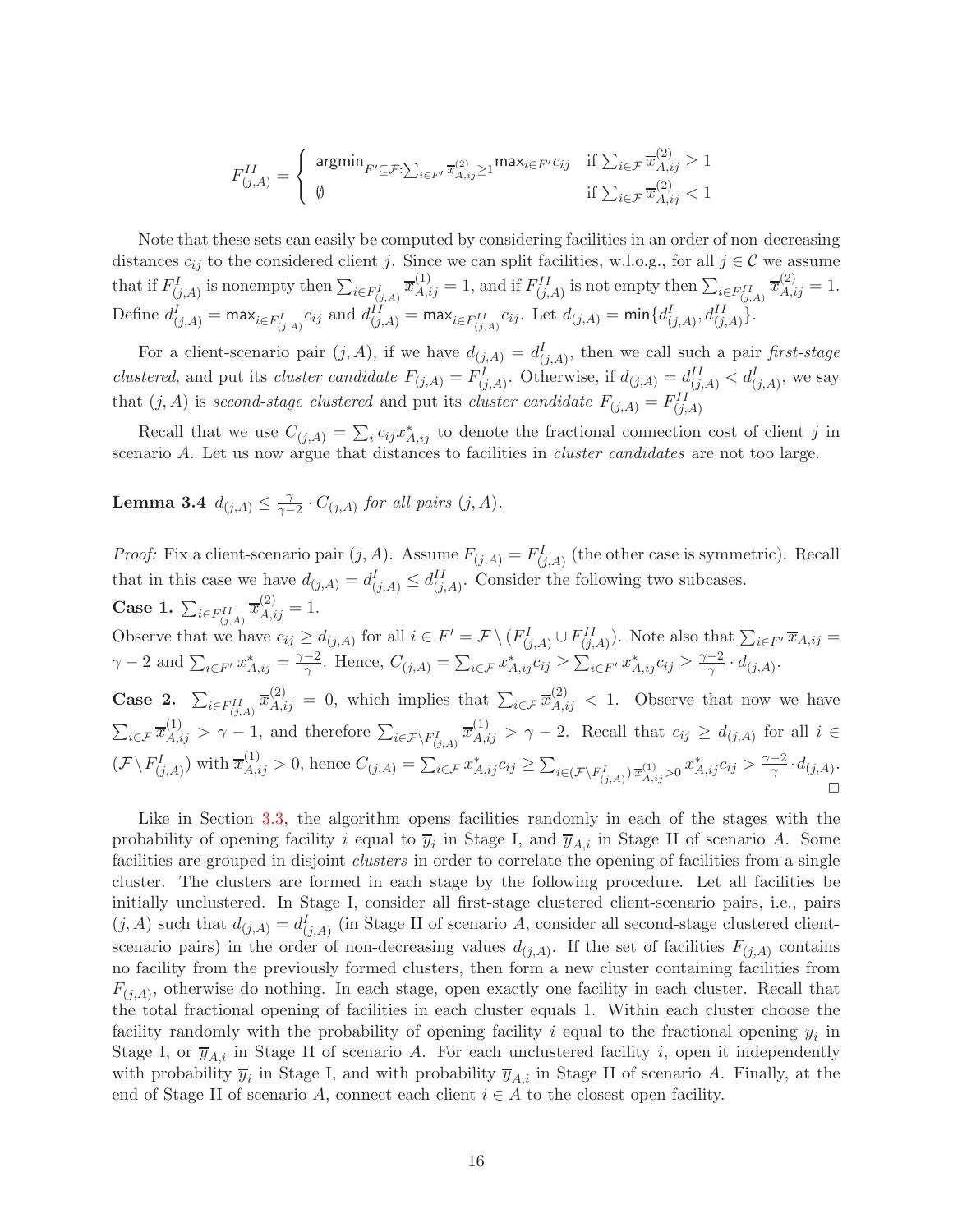**Analysis.** The expected facility-opening cost is obviously  $\gamma$  times the fractional opening cost. More precisely, the expected facility-opening cost in scenario A equals  $\gamma \cdot F_A^* = \gamma \cdot \sum_{i \in \mathcal{F}} f_i^I y_i +$  $\sum_i f_i^A y_{A,i}$ . It remains to bound the expected connection cost in scenario A in terms of  $C_A^*$  $\sum_{j\in A}\sum_i c_{ij}x_{A,ij}.$ 

**Lemma 3.5** *The expected connection cost of client j in scenario* A *is at most*  $(1 + \frac{2\gamma + 2}{\gamma - 2}e^{-\gamma}) \cdot C_{(j, A)}$ .

*Proof:* Consider a single client-scenario pair  $(j, A)$ . Observe that the facilities fractionally connected to j in scenario A have the total fractional opening of  $\gamma$  in the scaled facility-opening vector  $\overline{y}$ . Since there is no positive correlation (only negative correlation in the disjoint clusters formed by the algorithm), with probability at least  $1-e^{-\gamma}$  at least one such facility will be opened, moreover, by Lemma [3.1](#page-11-0) the expected distance to the closest of the open facilities from this set will be at most the fractional connection cost  $C_{(j,A)}$ .

Just like in the proof of Lemma [3.2,](#page-12-0) from the greedy construction of the clusters in each phase of the algorithm, with probability 1, there exists facility  $i$  opened by the algorithm such that  $c_{ij} \leq 3 \cdot d_{(j,A)}$ . We connect client j to facility i if no facility from facilities fractionally serving  $(j, A)$  was opened. We obtain that the expected connection cost of client j is at most  $(1-e^{-\gamma})\cdot C_{(j,A)}+e^{-\gamma}\cdot 3d_{(j,A)}$ . By Lemma [3.4,](#page-15-0) this can by bounded by  $(1-e^{-\gamma})\cdot C_{(j,A)}+e^{-\gamma}\cdot 3\cdot$ γ  $\frac{\gamma}{\gamma-2} \cdot C_{(j,A)} = (1 + \frac{2\gamma+2}{\gamma-2}e^{-\gamma}) \cdot C_{(j,A)}$ 

<span id="page-16-1"></span>To equalize the opening and connection cost approximation ratios we solve  $(1 + \frac{2\gamma + 2}{\gamma - 2}e^{-\gamma}) = \gamma$ and obtain the following.

**Theorem 3.6** *The described algorithm with*  $\gamma = 2.4957$  *delivers solutions such that the expected cost in each scenario* A *is at most* 2.4957 *times the fractional cost in scenario* A*.*

A note on the rounding procedure. An alternative way of interpreting the rounding process that we described above is to think of facilities as having distinct copies for the first stage opening and for each scenario of the second stage. In this setting each client-scenario pair becomes a client that may only connect itself to either a first stage facility or a second stage facility of the specific scenario. This results in a specific instance of the standard Uncapacitated Facility Location problem, where triangle inequality on distances holds only within certain metric subsets of locations. One may interpret our algorithm as an application of a version of the algorithm of Chudak and Shmoys [\[5\]](#page-18-11) for the UFL problem applied to this specific UFL instance, where we take special care to create clusters only from facilities originating from a single metric subset of facilities. Such a choice of the clusters is sufficient to ensure that we may connect each client via a 3-hop path to a facility opened in each cluster.

#### <span id="page-16-0"></span>3.6 Strict per scenario bound

Note that our algorithm is a randomized algorithm with bounded expected cost of the solution. The opening of facilities in the second stage of the algorithm can be derandomized by a standard technique of conditional expectations. However, by simply derandomizing the first stage we would obtain a solution for which the final cost could no longer be bounded as in Theorem [3.6](#page-16-1) for every single scenario A. Nevertheless, a weaker but deterministic bound on the connection cost of each client is still possible. Recall that by Lemma [3.4](#page-15-0) we have that every client-scenario pair  $(j, A)$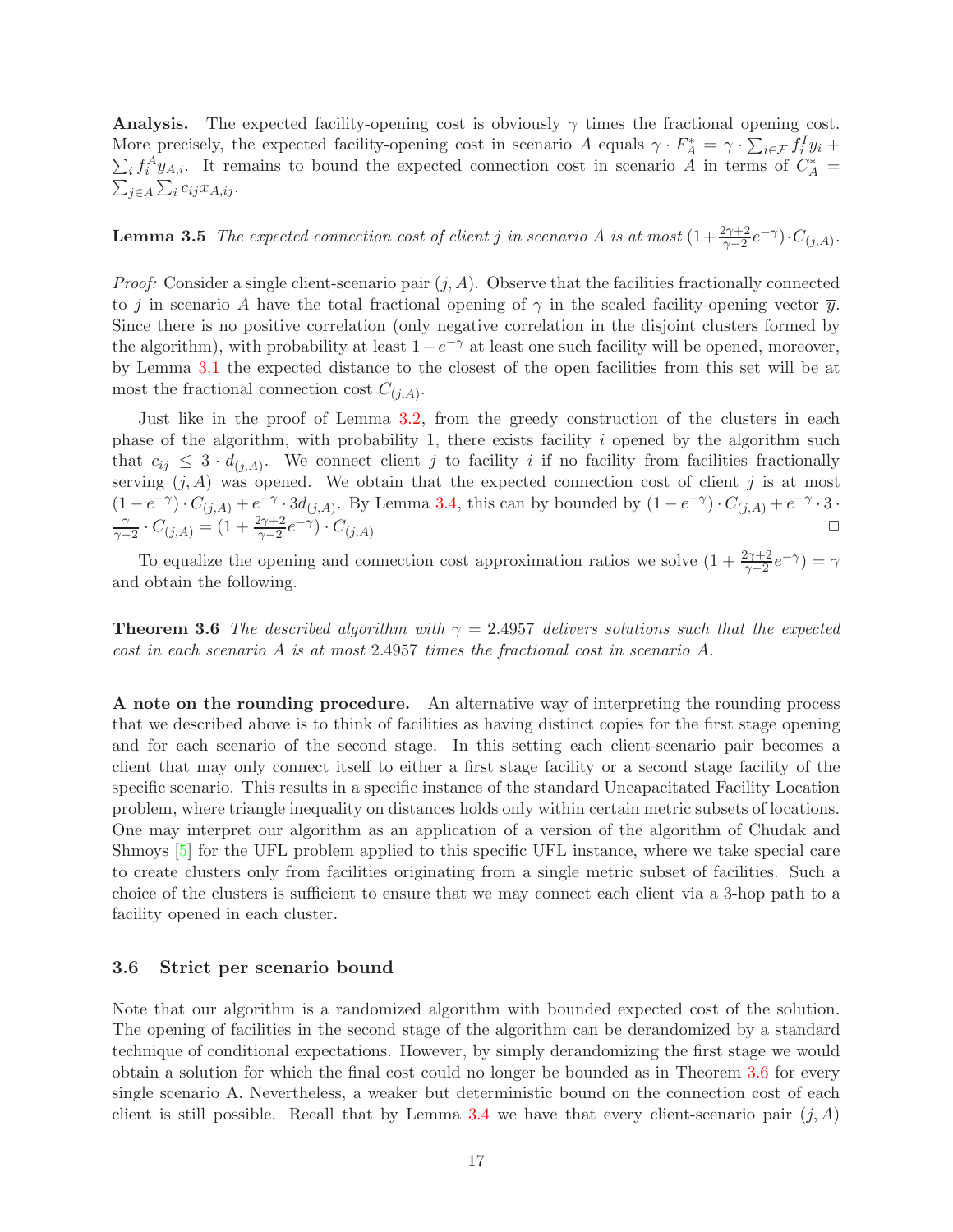client j is certainly connected with cost at most  $d_{(j,A)} \leq \frac{\gamma}{\gamma-1}$  $\frac{\gamma}{\gamma-2} \cdot C_{(j,A)}$ . Hence, our algorithm with  $\gamma = 2.4957$  has a deterministic guarantee that each client is connected in the final solution at most 15.11 times further than in the fractional solution.

Please note that all the bounds are only based on the primal feasible solution, and hence it is possible to use this approach to add any specific limitations as constraints to the initial linear program. In particular one may introduce budgets for scenarios, or even to restrict the connection cost of a selected subset of clients.

There is a natural trade-off between the deterministic bounds and bounds on the expectations. By selecting a different value of the initial scaling parameter we obtain different points on the tradeoff curve. In particular, for  $\gamma = 5$  we expect to pay for facility opening 5 times the fractional opening cost, the expected connection cost in each scenario will be 1.027 times the fractional connection cost in this scenario, and the deterministic upper bound on the connection cost of a single client will be at most 5 times the fractional connection cost of this client.

There remains the issue of nondeterminism of facility opening costs. Observe that the second stage openings may easily be derandomized by the standard conditional expectations method. In the derandomization process it is possible to guarantee that a single linear objective is no more then it's expectation. It is hence possible to have such guarantee, e.g., for the Stage II facility opening plus connection cost.

As mentioned before, it is not trivial to derandomize the Stage I facility openings. If we decide for any fixed openings, we no longer have the per-scenario bound on the expected connection cost. Typically, a fixed Stage I decision favors one scenario over another. Nevertheless, taking the most adversarial point of view, we may decide for  $\gamma = 5$ , and then for the cheapest possible realization of Stage I facility openings, still the connection costs will be at most 5 times the fractional connection costs. This results in a truly deterministic 5 approximation algorithm in the strongest per-scenario model.

Acknowledgments. We thank Alok Baveja, David Shmoys and Chaitanya Swamy for helpful discussions and inputs. Thanks again to David and Chaitanya for writing the survey [\[39\]](#page-20-0) that inspired this work. Our gratitude also to Meena Mahajan and the Institute of Mathematical Sciences at Chennai, India, for their hospitality; part of this writing was completed at the IMSc. We also thank the anonymous reviewers who contributed greately to the clarity of the presented models and algorithms.

The work of J. Byrka was partially conducted at CWI in Amsterdam, TU Eindhoven, EPFL Lausanne, and during a visit at the University of Maryland. His research was partially supported by the Future and Emerging Technologies Unit of EC (IST priority - 6th FP), under contract no. FP6-021235-2 (project ARRIVAL); MNiSW grant number N N206 368839; FNP Homing Plus program, contract no. Homing Plus/2010-1/3; and Polish National Science Centre grant 2015/18/E/ST6/00456. A. Srinivasan was partially supported by NSF Award CCR 0208005, NSF ITR Award CNS 0426683, NSF Awards CNS 0626636, CNS 1010789, CCF-1422569, and CCF-1749864 and by a research award from Adobe, Inc.

### <span id="page-17-0"></span>References

[1] E. M. L. Beale. On minimizing a convex function subject to linear inequalities. *Journal of the Royal Statistical Society, Series B*, 17:173–184; discussion 194–203, 1955.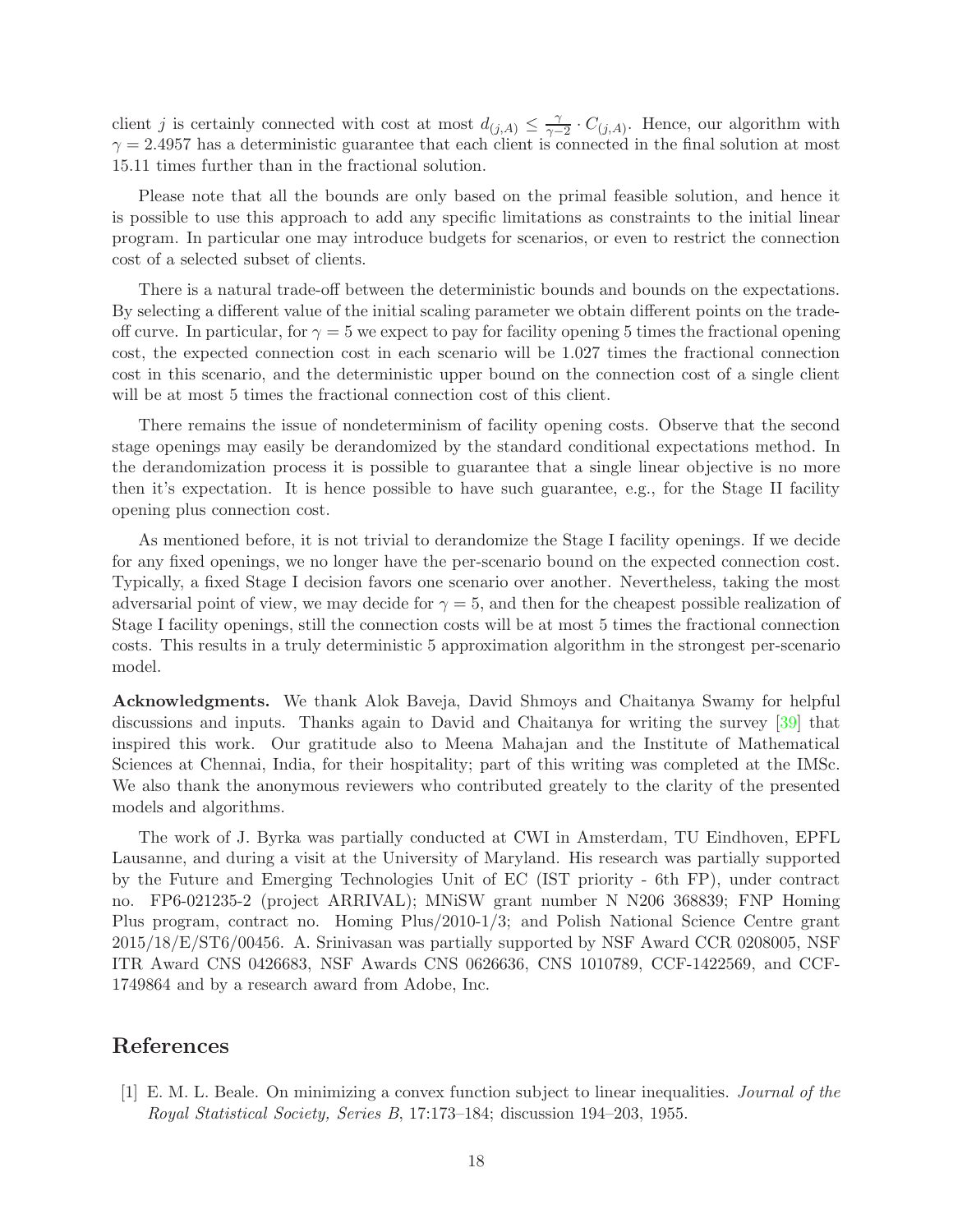- <span id="page-18-10"></span>[2] J. R. Birge and F. V. Louveaux. *Introduction to Stochastic Programming*. Springer-Verlag, NY, 1997.
- <span id="page-18-4"></span>[3] J. Byrka and K. Aardal. An Optimal Bifactor Approximation Algorithm for the Metric Uncapacitated Facility Location Problem *SIAM J. Comput.*, 39(6):2212–2231, 2010.
- <span id="page-18-11"></span>[4] M. Charikar, C. Chekuri, and M. Pál. Sampling bounds for stochastic optimization. *Proceedings, 9th RANDOM*, pages 257–269, 2005.
- <span id="page-18-0"></span>[5] F. Chudak and D. Shmoys. Improved approximation algorithms for the uncapacitated facility location problem. *SIAM Journal on Computing*, 33(1):1–25, 2003.
- <span id="page-18-2"></span>[6] G. B. Dantzig. Linear programming under uncertainty. *Mgmt. Sc.*, 1:197–206, 1955.
- <span id="page-18-9"></span>[7] B. Dean, M. Goemans, and J. Vondrak. Approximating the stochastic knapsack problem: the benefit of adaptivity. *Mathematics of Operations Research*, 33(4): 945–964, 2008.
- [8] K. Dhamdhere, V. Goyal, R. Ravi, and M Singh. How to pay, come what may: approximation algorithms for demand-robust covering problems. *Proceedings, 46th Annual IEEE Symposium on Foundations of Computer Science*, pages 367–378, 2005.
- [9] M. Dyer and L. Stougie. Computational complexity of stochastic programming problems. *Mathematical Programming*, 106(3): 423–432, 2006.
- <span id="page-18-5"></span>[10] C.M. Fortuin, P.W. Kasteleyn, J. Ginibre. Correlation inequalities on some partially ordered sets. *Communications in Mathematical Physics* 22, pages 89-103, 1971.
- <span id="page-18-3"></span>[11] S. Guha and S. Khuller. Greedy strikes back: Improved facility location algorithms. *Journal of Algorithms*, 31(1):228–248, 1999.
- [12] A. Gupta, M. Pál, R. Ravi, and A. Sinha. Sampling and cost-sharing: Approximation algorithms for stochastic optimization problems. *SIAM Journal on Computing*, 40(5): 1361–1401, 2011.
- <span id="page-18-8"></span>[13] A. Gupta, R. Ravi, and A. Sinha. LP rounding approximation algorithms for stochastic network design. *Mathematics of Operations Research*, 32(2): 345–364, 2007.
- <span id="page-18-1"></span>[14] N. Immorlica, D. Karger, M. Minkoff, and V. Mirrokni. On the costs and benefits of procrastination: approximation algorithms for stochastic combinatorial optimization problems. *Proceedings, 15th Annual ACM-SIAM Symposium on Discrete Algorithms*, pages 684–693, 2004.
- <span id="page-18-6"></span>[15] K. Jain, M. Mahdian, E. Markakis, A. Saberi, and V. Vazirani. Greedy facility location algorithms analyzed using dual-fitting with factor-revealing LP. *Journal of the ACM*, 50(6):795– 824, 2003.
- <span id="page-18-7"></span>[16] K. Jain, M. Mahdian, and A. Saberi. A new greedy approach for facility location problems. In *Proceedings of the 34th Annual ACM Symposium on Theory of Computing*, pages 731–740, 2002.
- [17] A. J. Kleywegt, A. Shapiro, and T. Homem-De-Mello. The sample average approximation method for stochastic discrete optimization. *SIAM Journal of Optimization*, 12:479–502, 2001.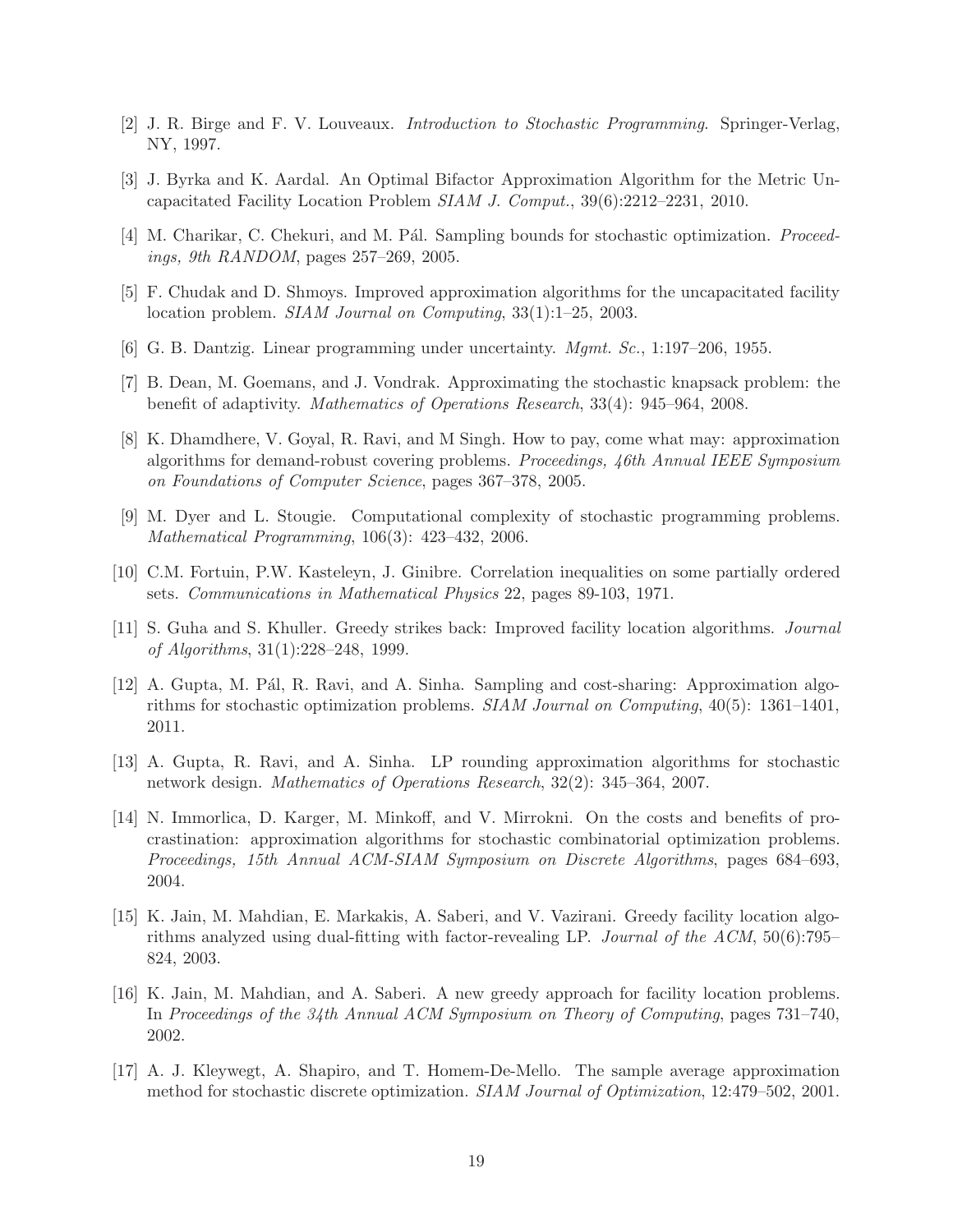- <span id="page-19-6"></span>[18] S. Li. A 1.488 Approximation Algorithm for the Uncapacitated Facility Location Problem. In *Proceedings of the 38-th ICALP*, pages 77-88, 2011.
- [19] J.-H. Lin and J. S. Vitter. epsilon-Approximations with Minimum Packing Constraint Violation (Extended Abstract) *Proceedings, 24th Annual ACM Symposium on Theory of Computing*, pages 771–782, 1992.
- <span id="page-19-10"></span><span id="page-19-3"></span>[20] J. Linderoth, A. Shapiro, and R. K. Wright. The empirical behavior of sampling methods for stochastic programming. *Annals of Operations Research*, 142(1):215–241, 2006.
- <span id="page-19-0"></span>[21] M. Mahdian, Y. Ye, and J. Zhang. Approximation algorithms for metric facility location problems. *SIAM Journal on Computing*, 36(2):411-432, 2006.
- <span id="page-19-8"></span>[22] R. Möhring, A. Schulz, and M. Uetz. Approximation in stochastic scheduling: the power of LP based priority policies. *JACM*, 46:924–942, 1999.
- <span id="page-19-9"></span>[23] M. Naor and R. M. Roth. Optimal file sharing in distributed networks. *SIAM J. Comput.*, 24:158–183, 1995.
- <span id="page-19-7"></span>[24] A. Panconesi and A. Srinivasan. Randomized distributed edge coloring via an extension of the Chernoff-Hoeffding bounds. *SIAM J. Comput.*, 26:350–368, 1997.
- <span id="page-19-1"></span>[25] P. Raghavan and C. D. Thompson. Randomized rounding: a technique for provably good algorithms and algorithmic proofs. *Combinatorica*, 7:365–374, 1987.
- [26] R. Ravi and A. Sinha. Hedging uncertainty: approximation algorithms for stochastic optimization problems. *Mathematical Programming*, 108(1): 97-114, 2006.
- [27] A. Ruszczynski and A. Shapiro. Editors, *Stochastic Programming*, volume 10 of *Handbooks in Operations Research and Mgmt. Sc.*, North-Holland, Amsterdam, 2003.
- [28] A. Shapiro. Monte Carlo sampling methods. In A. Ruszczynski and A. Shapiro, editors, *Stochastic Programming*, volume 10 of *Handbooks in Operations Research and Mgmt. Sc.*, North-Holland, Amsterdam, 2003.
- [29] A. Shapiro and A. Nemirovski. On complexity of stochastic programming problems. Published electronically in *Optimization Online*, 2004. http://www.optimizationonline.org/DB FILE/2004/10/978.pdf.
- <span id="page-19-2"></span>[30] D. B. Shmoys and C. Swamy. An approximation scheme for stochastic linear programming and its application to stochastic integer programs. *JACM*, 53(6):978–1012, 2006. Preliminary version appeared as "Stochastic optimization is (almost) as easy as deterministic optimization" in *Proceedings, 45th Annual IEEE FOCS*, pages 228–237, 2004.
- <span id="page-19-5"></span>[31] D. B. Shmoys, É. Tardos, and K. I. Aardal. Approximation algorithms for facility location problems. In *Proceedings of the 29th Annual ACM Symposium on Theory of Computing*, pages 265–274, 1997.
- <span id="page-19-4"></span>[32] A. M-C. So, J. Zhang, and Y. Ye. Stochastic combinatorial optimization with controllable risk aversion level. *Mathematics of Operations Research*, 34(3): 522–537, 2009.
- [33] A. Srinivasan. Improved approximation guarantees for packing and covering integer programs. *SIAM J. Comput.*, 29:648–670, 1999.